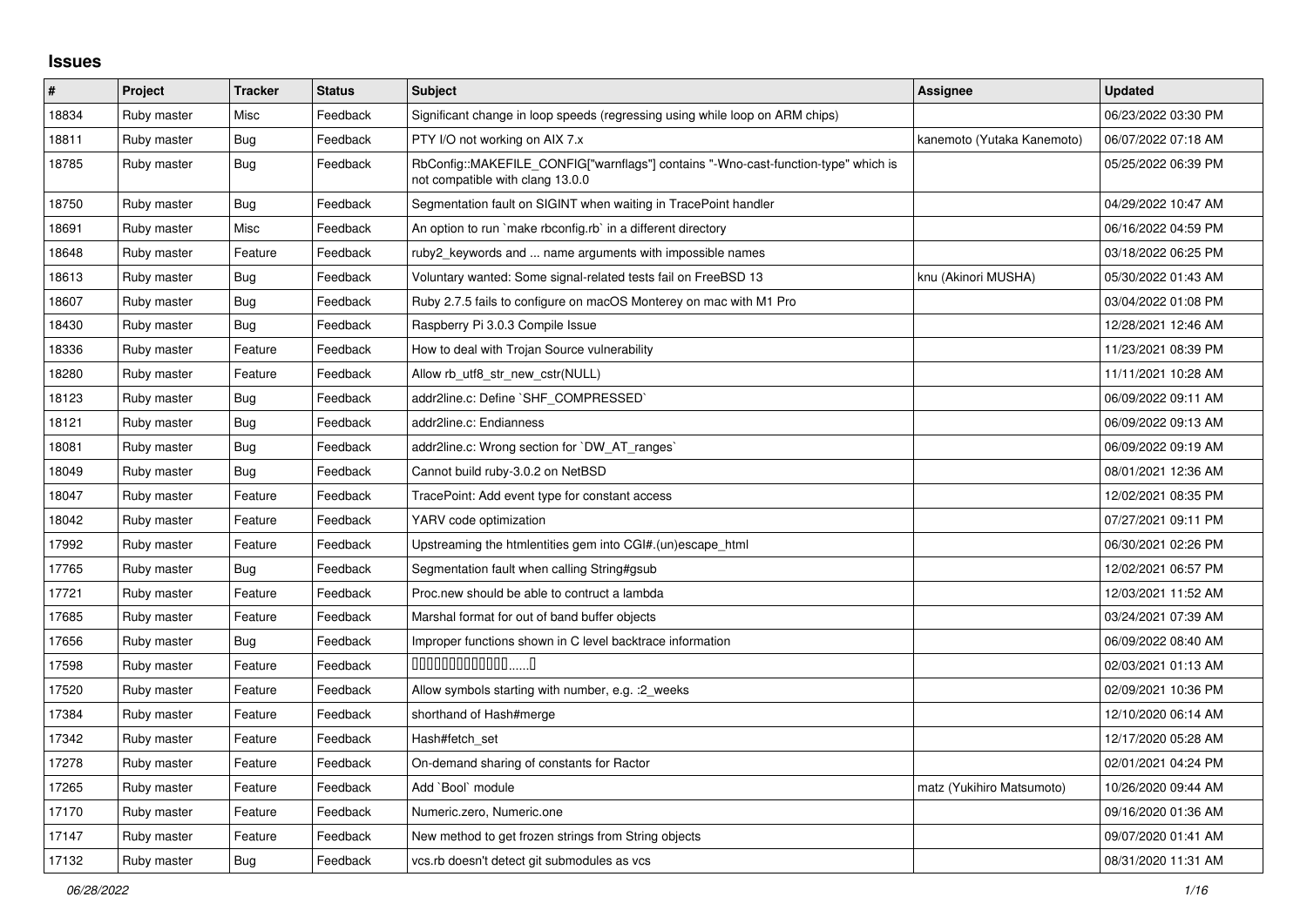| $\vert$ # | Project     | <b>Tracker</b> | <b>Status</b> | <b>Subject</b>                                                                                                                                                              | Assignee                  | <b>Updated</b>      |
|-----------|-------------|----------------|---------------|-----------------------------------------------------------------------------------------------------------------------------------------------------------------------------|---------------------------|---------------------|
| 17008     | Ruby master | Bug            | Feedback      | JIT enabled on Windows can cause constant conhost pop-ups                                                                                                                   | k0kubun (Takashi Kokubun) | 07/03/2020 08:29 PM |
| 16994     | Ruby master | Feature        | Feedback      | Sets: shorthand for frozen sets of symbols / strings                                                                                                                        |                           | 09/25/2020 08:15 PM |
| 16962     | Ruby master | Feature        | Feedback      | Make IO.for_fd autoclose option default to false                                                                                                                            |                           | 06/17/2021 06:54 AM |
| 16953     | Ruby master | Bug            | Feedback      | Windows bash bin files removed in master                                                                                                                                    |                           | 10/15/2021 01:57 AM |
| 16851     | Ruby master | Feature        | Feedback      | Ruby hashing algorithm could be improved using Tabulation Hashing                                                                                                           |                           | 10/22/2020 09:18 AM |
| 16848     | Ruby master | Feature        | Feedback      | Allow callables in \$LOAD_PATH                                                                                                                                              |                           | 06/26/2020 02:15 PM |
| 16699     | Ruby master | Feature        | Feedback      | Silence/ignore particular warnings from some parts of the code (in a .rb file)                                                                                              |                           | 03/20/2020 09:24 PM |
| 16428     | Ruby master | Feature        | Feedback      | Add Array#uniq?, Enumerable#uniq?                                                                                                                                           |                           | 08/14/2021 06:12 AM |
| 16143     | Ruby master | Bug            | Feedback      | BOM UTF-8 is not removed after rewind                                                                                                                                       |                           | 06/09/2022 06:51 AM |
| 16122     | Ruby master | Feature        | Feedback      | Struct::Value: simple immutable value object                                                                                                                                |                           | 02/12/2022 09:54 PM |
| 16021     | Ruby master | Feature        | Feedback      | floor/ceil/round/truncate should accept a :step argument                                                                                                                    |                           | 09/19/2019 03:20 PM |
| 16017     | Ruby master | Feature        | Feedback      | <b>String and Array Slices</b>                                                                                                                                              |                           | 07/24/2019 07:28 AM |
| 16013     | Ruby master | Misc           | Feedback      | Bundler                                                                                                                                                                     | hsbt (Hiroshi SHIBATA)    | 10/17/2019 05:20 PM |
| 15905     | Ruby master | Misc           | Feedback      | [Documentation] [Request for the wiki at<br>https://bugs.ruby-lang.org/projects/ruby-trunk/wiki] - Consider adding more information to<br>statically compiled ruby variants |                           | 06/06/2019 03:07 PM |
| 15787     | Ruby master | Bug            | Feedback      | LoadError by EPERM on read-only volume                                                                                                                                      |                           | 12/29/2019 06:46 AM |
| 15771     | Ruby master | Feature        | Feedback      | Add `String#split` option to set `split_type string` with a single space separator                                                                                          |                           | 05/27/2020 09:19 PM |
| 15752     | Ruby master | Feature        | Feedback      | A dedicated module for experimental features                                                                                                                                |                           | 03/17/2021 04:38 AM |
| 15723     | Ruby master | Misc           | Feedback      | Reconsider numbered parameters                                                                                                                                              | matz (Yukihiro Matsumoto) | 10/03/2019 07:16 PM |
| 15722     | Ruby master | Feature        | Feedback      | `Kernel#case?`                                                                                                                                                              |                           | 02/29/2020 07:25 AM |
| 15632     | Ruby master | Feature        | Feedback      | Dynamic method references                                                                                                                                                   |                           | 03/18/2019 08:24 PM |
| 15612     | Ruby master | Feature        | Feedback      | A construct to restrict the scope of local variables                                                                                                                        |                           | 02/20/2019 01:55 AM |
| 15606     | Ruby master | Feature        | Feedback      | Precedence of $-\omega$ and $+\omega$                                                                                                                                       |                           | 02/16/2019 06:02 AM |
| 15486     | Ruby master | Misc           | Feedback      | Default gems README.md                                                                                                                                                      | hsbt (Hiroshi SHIBATA)    | 03/11/2019 12:19 PM |
| 15425     | Ruby master | Feature        | Feedback      | Store MJIT header into Ruby versioned directory.                                                                                                                            | k0kubun (Takashi Kokubun) | 10/07/2021 11:03 PM |
| 15344     | Ruby master | Feature        | Feedback      | Being proactive about Ruby security                                                                                                                                         |                           | 12/23/2021 11:40 PM |
| 15123     | Ruby master | Feature        | Feedback      | Enumerable#compact proposal                                                                                                                                                 | matz (Yukihiro Matsumoto) | 10/30/2019 07:30 PM |
| 15049     | Ruby master | Feature        | Feedback      | [Request] Easily access all keyword arguments within a method                                                                                                               |                           | 10/15/2018 05:36 PM |
| 14884     | Ruby master | <b>Bug</b>     | Feedback      | msys2 mingw32 'rake' has unexpected text at top of file                                                                                                                     |                           | 07/04/2018 11:20 PM |
| 14835     | Ruby master | Feature        | Feedback      | Support TracePoint#raised_exception on non-:raise events                                                                                                                    |                           | 12/04/2021 06:49 AM |
| 14794     | Ruby master | Feature        | Feedback      | Primitive arrays (Ruby 3x3)                                                                                                                                                 |                           | 12/11/2021 02:07 PM |
| 14778     | Ruby master | Feature        | Feedback      | Make Object#dup accept a block                                                                                                                                              |                           | 05/27/2018 07:52 AM |
| 14434     | Ruby master | Bug            | Feedback      | IO#reopen fails after EPIPE                                                                                                                                                 |                           | 06/09/2022 05:33 AM |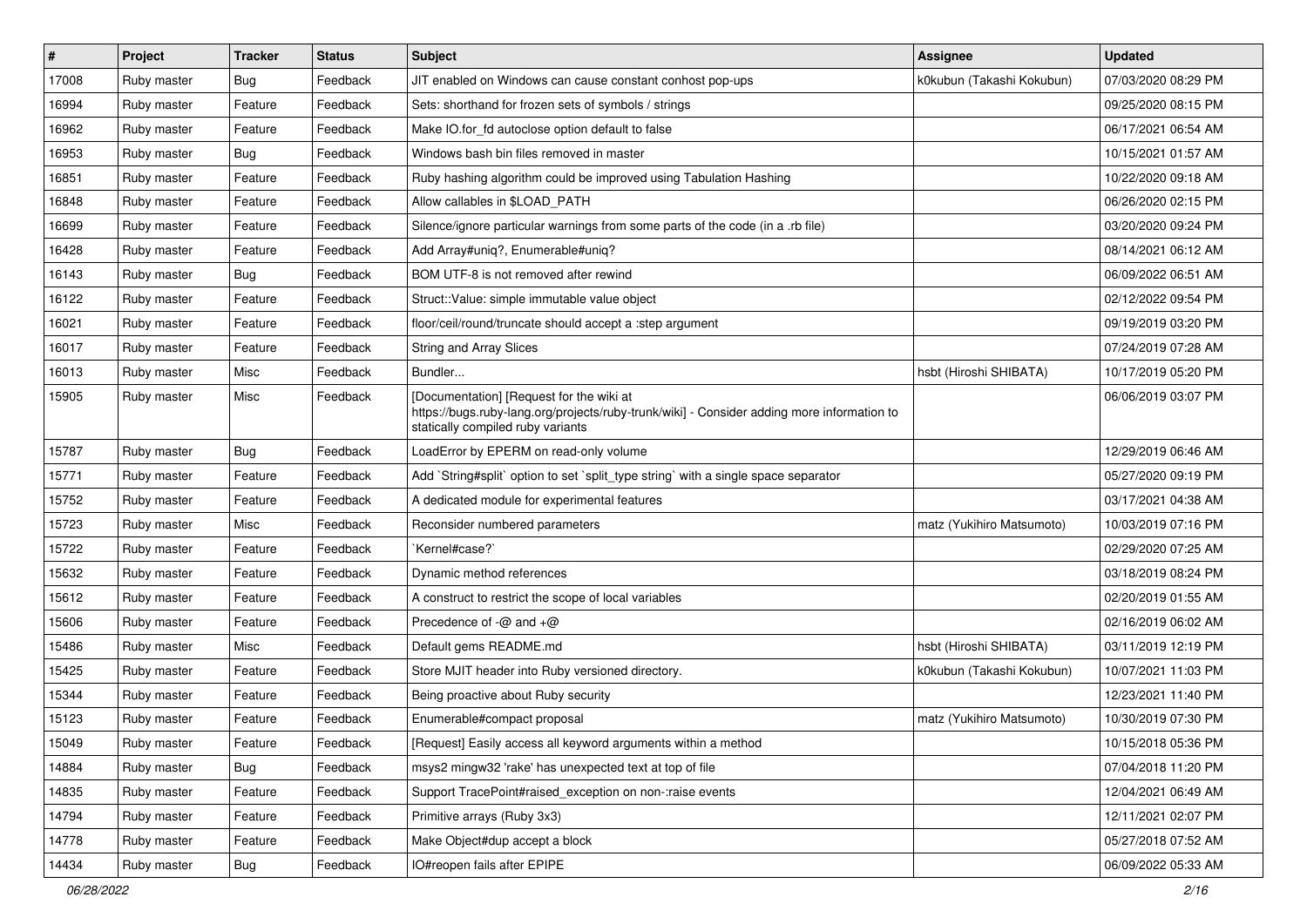| $\vert$ # | <b>Project</b> | <b>Tracker</b> | <b>Status</b> | <b>Subject</b>                                                                                            | <b>Assignee</b>                     | <b>Updated</b>      |
|-----------|----------------|----------------|---------------|-----------------------------------------------------------------------------------------------------------|-------------------------------------|---------------------|
| 14417     | Ruby master    | Feature        | Feedback      | String#sub / String#gsub 00000 Symbol 0 Hash000000000000                                                  |                                     | 02/04/2018 01:05 PM |
| 14390     | Ruby master    | Feature        | Feedback      | UnboundMethod#to_proc                                                                                     |                                     | 05/18/2018 03:24 AM |
| 14116     | Ruby master    | Feature        | Feedback      | Add Matrix #exponentiate method as Matlab's exp                                                           | marcandre (Marc-Andre<br>Lafortune) | 11/20/2017 06:52 AM |
| 14105     | Ruby master    | Feature        | Feedback      | Introduce xor as alias for Set#^                                                                          | knu (Akinori MUSHA)                 | 06/27/2018 10:56 AM |
| 13923     | Ruby master    | Feature        | Feedback      | Idiom to release resources safely, with less indentations                                                 |                                     | 09/26/2017 08:31 AM |
| 13822     | Ruby master    | Feature        | Feedback      | Time.dst_changes(t=Time.now.year)                                                                         |                                     | 12/13/2018 01:31 AM |
| 13683     | Ruby master    | Feature        | Feedback      | Add strict Enumerable#single                                                                              |                                     | 09/02/2021 05:52 PM |
| 13677     | Ruby master    | Feature        | Feedback      | Add more details to error "Name or service not known (SocketError)"                                       |                                     | 04/01/2019 09:12 AM |
| 13613     | Ruby master    | Feature        | Feedback      | Prefer that require/require_relative/load to tell us permission error if the target file is<br>unreadable |                                     | 09/25/2017 12:16 PM |
| 13588     | Ruby master    | Feature        | Feedback      | Add Encoding#min_char_size, #max_char_size, #minmax_char_size                                             |                                     | 05/29/2017 07:51 AM |
| 13559     | Ruby master    | Feature        | Feedback      | Change implementation of Feature #6721                                                                    |                                     | 05/18/2017 12:31 PM |
| 13332     | Ruby master    | Feature        | Feedback      | Forwardable#def_instance_delegator nil                                                                    | nobu (Nobuyoshi Nakada)             | 09/25/2017 08:20 AM |
| 13303     | Ruby master    | Feature        | Feedback      | String#any? as !String#empty?                                                                             | matz (Yukihiro Matsumoto)           | 02/23/2021 05:14 PM |
| 13290     | Ruby master    | Feature        | Feedback      | A method to use a hash like in a case construction                                                        |                                     | 03/13/2017 07:28 AM |
| 13257     | Ruby master    | Feature        | Feedback      | Symbol#singleton_class should be undef                                                                    |                                     | 06/01/2020 09:41 PM |
| 13220     | Ruby master    | <b>Bug</b>     | Feedback      | Enhance support of Unicode strings manipulation                                                           |                                     | 06/14/2019 08:58 PM |
| 13207     | Ruby master    | Feature        | Feedback      | Allow keyword local variable names like `class` or `for`                                                  |                                     | 02/13/2017 06:22 AM |
| 13166     | Ruby master    | Feature        | Feedback      | Feature Request: Byte Arrays for Ruby 3                                                                   |                                     | 03/31/2017 08:04 AM |
| 13057     | Ruby master    | Misc           | Feedback      | BasicObject# send documentation contains references to #send                                              |                                     | 12/26/2016 09:49 PM |
| 13025     | Ruby master    | Feature        | Feedback      | String equality operator does not perform implicit conversion                                             |                                     | 12/12/2016 07:18 AM |
| 13000     | Ruby master    | Feature        | Feedback      | Implement Set#include? with Hash#include?                                                                 | knu (Akinori MUSHA)                 | 09/11/2020 08:18 PM |
| 12982     | Ruby master    | Feature        | Feedback      | ruby 2.3.1 got crash on macos                                                                             |                                     | 12/23/2021 11:40 PM |
| 12964     | Ruby master    | Feature        | Feedback      | Add sub? and gsub? method to string class.                                                                |                                     | 11/22/2016 10:13 AM |
| 12957     | Ruby master    | Feature        | Feedback      | A more OO way to create lambda Procs                                                                      |                                     | 01/24/2017 08:43 PM |
| 12861     | Ruby master    | Feature        | Feedback      | super in a block can be either lexically or dynamically scoped depending on how the block<br>is invoked   | matz (Yukihiro Matsumoto)           | 12/21/2016 05:20 PM |
| 12854     | Ruby master    | Feature        | Feedback      | Proc#curry should return an instance of the class, not Proc                                               |                                     | 10/25/2017 09:59 PM |
| 12745     | Ruby master    | Feature        | Feedback      | String#(g)sub(!) should pass a MatchData to the block, not a String                                       | matz (Yukihiro Matsumoto)           | 11/03/2021 11:46 PM |
| 12744     | Ruby master    | Feature        | Feedback      | Add str.reverse_each_char and str.reverse_chars                                                           |                                     | 09/16/2016 10:41 AM |
| 12735     | Ruby master    | Feature        | Feedback      | <b>TCP Server documentation improvement</b>                                                               | zzak (Zachary Scott)                | 03/01/2017 08:42 PM |
| 12719     | Ruby master    | Feature        | Feedback      | Struct#merge` for partial updates                                                                         |                                     | 09/29/2021 09:16 PM |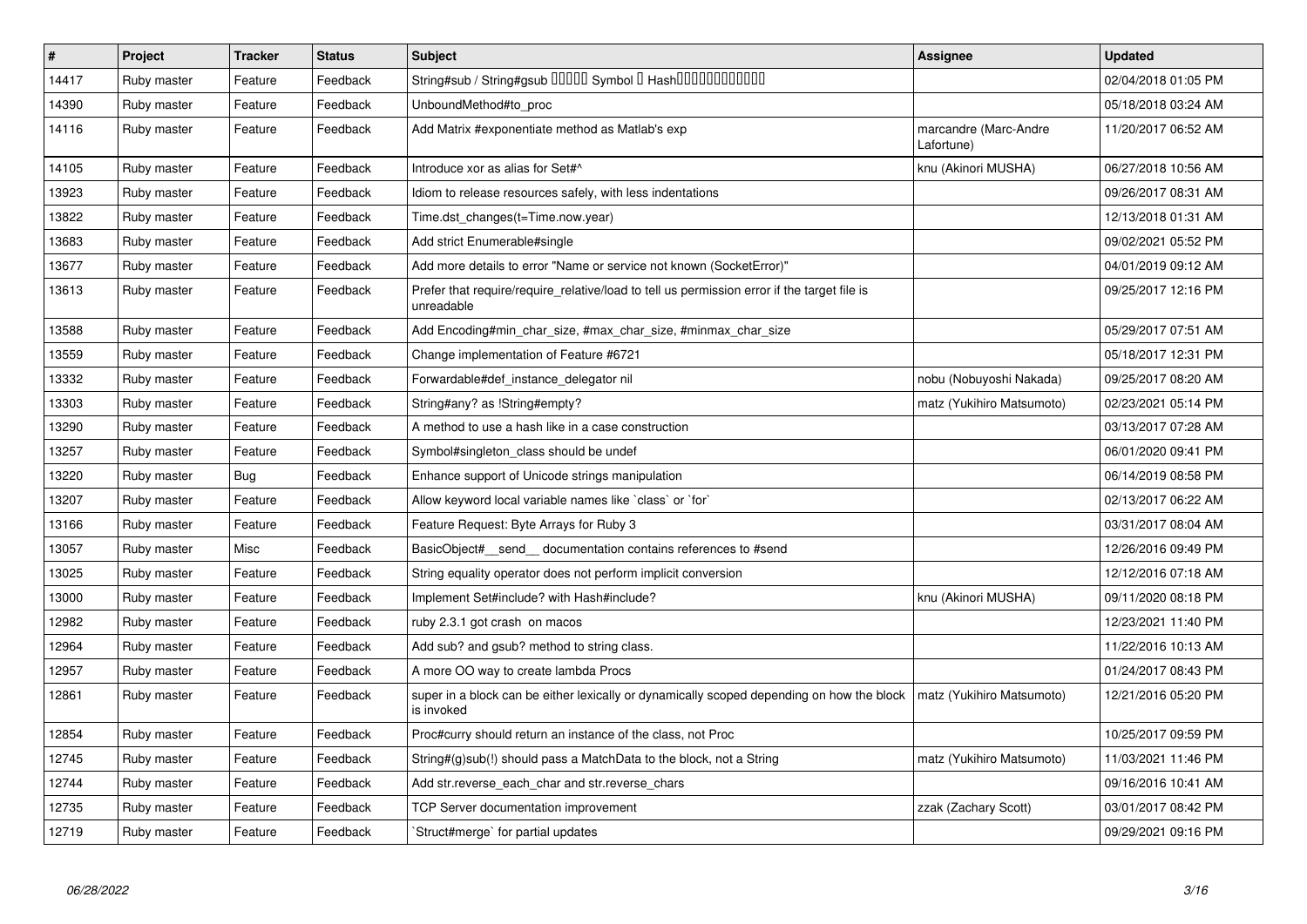| $\sharp$ | Project     | <b>Tracker</b> | <b>Status</b> | Subject                                                                                                               | Assignee                  | <b>Updated</b>      |
|----------|-------------|----------------|---------------|-----------------------------------------------------------------------------------------------------------------------|---------------------------|---------------------|
| 12715    | Ruby master | Feature        | Feedback      | Allow ruby hackers to omit having to specify class or module mandatory, if they know<br>exactly what they want to do  |                           | 11/25/2016 09:01 AM |
| 12698    | Ruby master | Feature        | Feedback      | Method to delete a substring by regex match                                                                           |                           | 04/25/2019 01:05 PM |
| 12607    | Ruby master | Feature        | Feedback      | Ruby needs an atomic integer                                                                                          | ko1 (Koichi Sasada)       | 01/29/2021 12:28 PM |
| 12481    | Ruby master | Feature        | Feedback      | Add Array#view to allow opt-in copy-on-write sharing of Array contents                                                |                           | 07/19/2016 09:08 AM |
| 12459    | Ruby master | Feature        | Feedback      | Add type coercion option to ARGV getopts arguements.                                                                  |                           | 06/06/2016 08:37 AM |
| 12440    | Ruby master | Bug            | Feedback      | make test-all is not working on cygwin                                                                                | cruby-cygwin              | 05/19/2022 08:20 AM |
| 12399    | Ruby master | Feature        | Feedback      | Restricted, safe version of `Kernel#eval`                                                                             |                           | 06/13/2017 12:24 AM |
| 12357    | Ruby master | Feature        | Feedback      | Random#initialize with a String                                                                                       |                           | 05/17/2016 05:20 PM |
| 12304    | Ruby master | Feature        | Feedback      | String#split with a block                                                                                             |                           | 04/21/2016 12:29 AM |
| 12263    | Ruby master | Feature        | Feedback      | Feature request: &&. operator (shorthand for foo && foo.method)                                                       |                           | 05/22/2016 06:03 AM |
| 12242    | Ruby master | Feature        | Feedback      | Is it worth adding collision probability of SecureRandom functions in RubyDoc?                                        |                           | 05/15/2016 07:56 AM |
| 12138    | Ruby master | Feature        | Feedback      | Support `Kernel#load_with_env(filename, cbase: SomeMod, cref: someMod, binding:<br>SomeMod) # => obj`                 |                           | 09/29/2016 11:44 PM |
| 12133    | Ruby master | Feature        | Feedback      | Ability to exclude start when defining a range                                                                        |                           | 04/07/2021 06:49 AM |
| 12075    | Ruby master | Feature        | Feedback      | some container#nonempty?                                                                                              | matz (Yukihiro Matsumoto) | 10/07/2021 03:11 AM |
| 12042    | Ruby master | Feature        | Feedback      | A better interface that returns a list of local variables available where the exception is<br>raised                  |                           | 02/03/2016 05:10 AM |
| 11997    | Ruby master | Feature        | Feedback      | A method to read a file with interpolations                                                                           |                           | 03/17/2016 01:13 PM |
| 11918    | Ruby master | Feature        | Feedback      | Make #finite? consistent with #nonzero?                                                                               |                           | 12/29/2015 03:28 PM |
| 11911    | Ruby master | Feature        | Feedback      | Immutable method definitions and/or static dispatch                                                                   |                           | 01/03/2016 07:04 AM |
| 11824    | Ruby master | Feature        | Feedback      | Add Enumerator#to_ary for added implicit behavior                                                                     |                           | 12/15/2015 09:48 PM |
| 11791    | Ruby master | Feature        | Feedback      | The literal quotes should accept more quote characters (aka more unicode characters)                                  |                           | 12/09/2015 12:45 AM |
| 11779    | Ruby master | Bug            | Feedback      | Module#using does not make sense as a method                                                                          | matz (Yukihiro Matsumoto) | 06/17/2021 09:58 AM |
| 11538    | Ruby master | Feature        | Feedback      | ensure variable syntax                                                                                                |                           | 06/06/2018 10:21 AM |
| 11530    | Ruby master | Feature        | Feedback      | unicode planes                                                                                                        |                           | 09/21/2015 05:46 AM |
| 11529    | Ruby master | Feature        | Feedback      | extensible % literal declarations                                                                                     |                           | 09/17/2015 05:57 PM |
| 11484    | Ruby master | Feature        | Feedback      | add output offset for readpartial/read_nonblock/etc                                                                   | matz (Yukihiro Matsumoto) | 09/25/2017 07:28 AM |
| 11410    | Ruby master | Bug            | Feedback      | Win32 Registry enumeration performs unnecessary string re-encoding which cause<br>UndefinedConversionError exceptions |                           | 08/13/2015 06:57 AM |
| 11348    | Ruby master | Feature        | Feedback      | TracePoint API needs events for fiber's switching                                                                     | ko1 (Koichi Sasada)       | 09/01/2015 09:12 AM |
| 11300    | Ruby master | Feature        | Feedback      | [PATCH] Add String#bin for parity with #hex and #oct.                                                                 |                           | 07/23/2019 06:11 PM |
| 11227    | Ruby master | Feature        | Feedback      | May it be possible to add some symbols to IO.new()?                                                                   |                           | 06/06/2015 03:57 AM |
| 11154    | Ruby master | Feature        | Feedback      | Postfix '!?' can use as the valid function identifier.                                                                |                           | 05/18/2015 04:49 PM |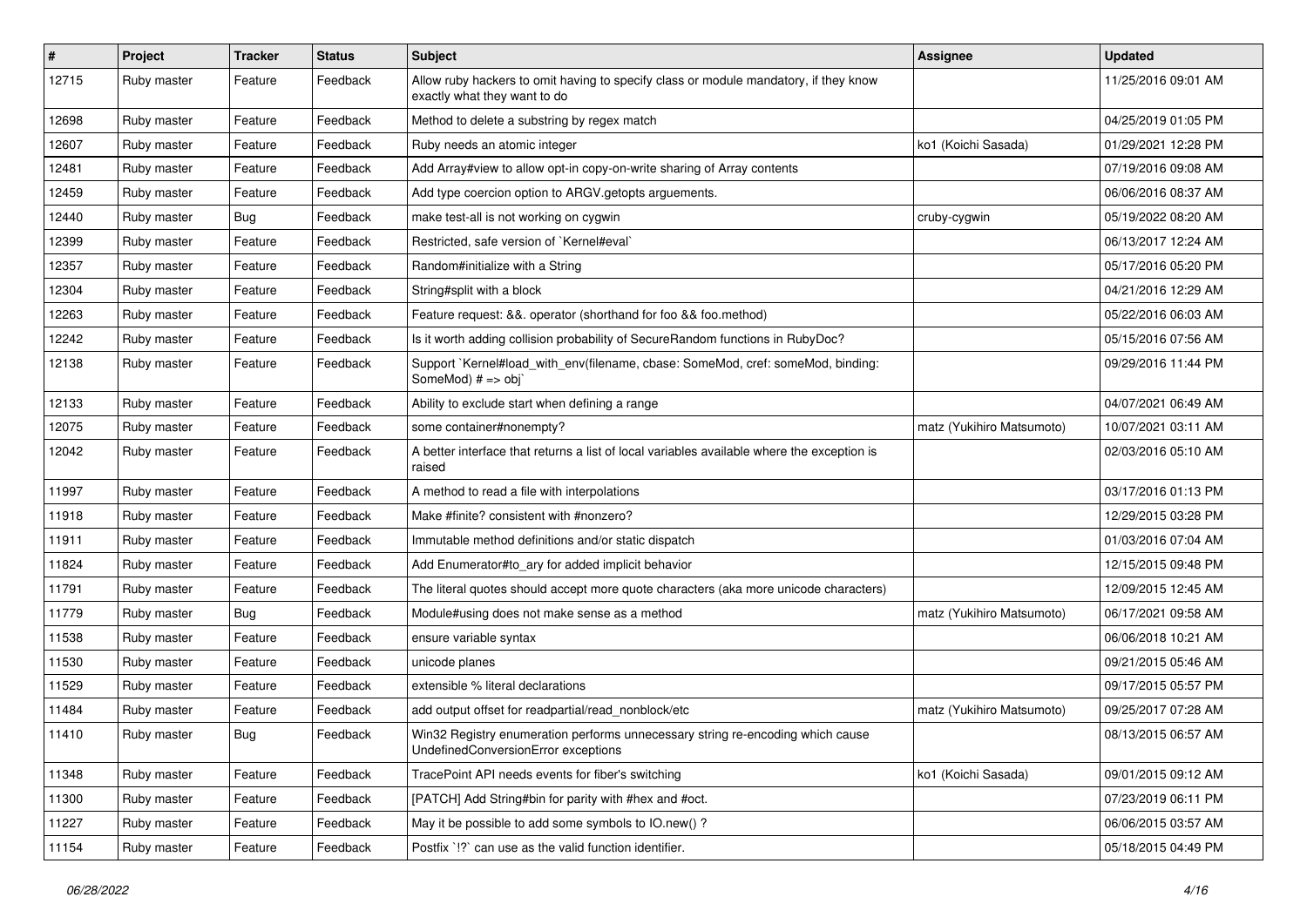| $\vert$ # | Project     | <b>Tracker</b> | <b>Status</b> | <b>Subject</b>                                                                                           | Assignee                  | <b>Updated</b>      |
|-----------|-------------|----------------|---------------|----------------------------------------------------------------------------------------------------------|---------------------------|---------------------|
| 11139     | Ruby master | Feature        | Feedback      | [PATCH] socket: support accept `sock_nonblock: (true false)'                                             | akr (Akira Tanaka)        | 07/02/2015 01:30 AM |
| 11098     | Ruby master | Feature        | Feedback      | Thread-level allocation counting                                                                         |                           | 10/09/2018 01:52 AM |
| 11087     | Ruby master | Feature        | Feedback      | Method to retrieve {local, global, instance} variables as a Hash                                         | matz (Yukihiro Matsumoto) | 06/12/2015 09:13 AM |
| 10930     | Ruby master | Feature        | Feedback      | Allow splat operator to work for string interpolation                                                    |                           | 12/05/2015 04:53 AM |
| 10867     | Ruby master | Feature        | Feedback      | An ATOMIC_GET operation should be written and used.                                                      |                           | 07/23/2019 03:13 PM |
| 10844     | Ruby master | Feature        | Feedback      | TracePoint API needs an event to inform about creating/removing a new frame without<br>calling something | ko1 (Koichi Sasada)       | 03/02/2015 06:38 PM |
| 10766     | Ruby master | Misc           | Feedback      | Build failed generating RDoc documentation                                                               |                           | 05/17/2016 06:37 AM |
| 10482     | Ruby master | Feature        | Feedback      | Allow ignored items to vary in `Enumerable#chunk`.                                                       |                           | 11/11/2014 10:08 AM |
| 10394     | Ruby master | Feature        | Feedback      | An instance method on Enumerator that evaluates the block under with self being the<br>block variable.   |                           | 04/30/2019 11:58 AM |
| 10381     | Ruby master | Feature        | Feedback      | Pathname#mkdir_p, Pathname#makedirs DDDD                                                                 | akr (Akira Tanaka)        | 10/15/2014 04:27 AM |
| 10356     | Ruby master | Feature        | Feedback      | [PATCH 2/2] Remove unused internal functions                                                             |                           | 10/10/2014 05:24 AM |
| 10355     | Ruby master | Feature        | Feedback      | Feature request: Module#prepended?(mod)                                                                  | matz (Yukihiro Matsumoto) | 01/05/2018 09:01 PM |
| 10351     | Ruby master | Feature        | Feedback      | [PATCH] prevent CVE-2014-6277                                                                            |                           | 01/05/2018 09:01 PM |
| 10270     | Ruby master | Feature        | Feedback      | Hash#insert                                                                                              |                           | 09/21/2014 01:01 PM |
| 10254     | Ruby master | Feature        | Feedback      | Array#each and Array#map for nested arrays                                                               |                           | 09/19/2014 07:38 PM |
| 10228     | Ruby master | Feature        | Feedback      | Statistics module                                                                                        |                           | 11/10/2014 11:01 PM |
| 10213     | Ruby master | Bug            | Feedback      | bundled gems ignored by make install                                                                     | hsbt (Hiroshi SHIBATA)    | 06/10/2022 09:55 AM |
| 10211     | Ruby master | Feature        | Feedback      | Implement Signal.current_trap(sig)                                                                       |                           | 08/09/2015 01:00 PM |
| 10131     | Ruby master | Feature        | Feedback      | Greatest multiple of r not greater than x                                                                |                           | 08/14/2014 07:23 AM |
| 10108     | Ruby master | Feature        | Feedback      | NameError#name and nested constants                                                                      |                           | 08/10/2014 04:37 AM |
| 10065     | Ruby master | Feature        | Feedback      | Make `gem env` command output valid YAML                                                                 | drbrain (Eric Hodel)      | 07/20/2014 10:54 PM |
| 10064     | Ruby master | Feature        | Feedback      | &:symbol in when clause                                                                                  | matz (Yukihiro Matsumoto) | 01/05/2018 09:01 PM |
| 10059     | Ruby master | Feature        | Feedback      | [PATCH and SUGGEST] 0000000000000000000000000000000                                                      |                           | 09/16/2014 11:54 AM |
| 10047     | Ruby master | Feature        | Feedback      | Proposal for failesafe requires                                                                          |                           | 07/17/2014 10:35 PM |
| 10042     | Ruby master | Feature        | Feedback      | Deprecate postfix rescue syntax for removal in 3.0                                                       | matz (Yukihiro Matsumoto) | 12/10/2020 08:53 AM |
| 10040     | Ruby master | Feature        | Feedback      | '%d' and '%t' shorthands for 'Date.new(*args)' and 'Time.new(*args)'                                     |                           | 07/21/2014 03:42 AM |
| 10018     | Ruby master | Feature        | Feedback      | Consider adding Sub-Includes as in include Foo::bar                                                      |                           | 07/10/2014 12:49 AM |
| 9963      | Ruby master | Feature        | Feedback      | Symbol.count                                                                                             |                           | 07/11/2014 06:50 AM |
| 9960      | Ruby master | Feature        | Feedback      | Add support for GNU --long options                                                                       |                           | 06/21/2014 02:06 AM |
| 9921      | Ruby master | <b>Bug</b>     | Feedback      | gmtime r, win32.h, and <string></string>                                                                 |                           | 06/10/2022 05:39 AM |
| 9777      | Ruby master | Feature        | Feedback      | Feature Proposal: Proc#to_lambda                                                                         |                           | 01/05/2018 09:00 PM |
| 9713      | Ruby master | Feature        | Feedback      | FILE_ return unexpected encoding - breaks Dir.glob                                                       | cruby-windows             | 12/10/2020 09:13 AM |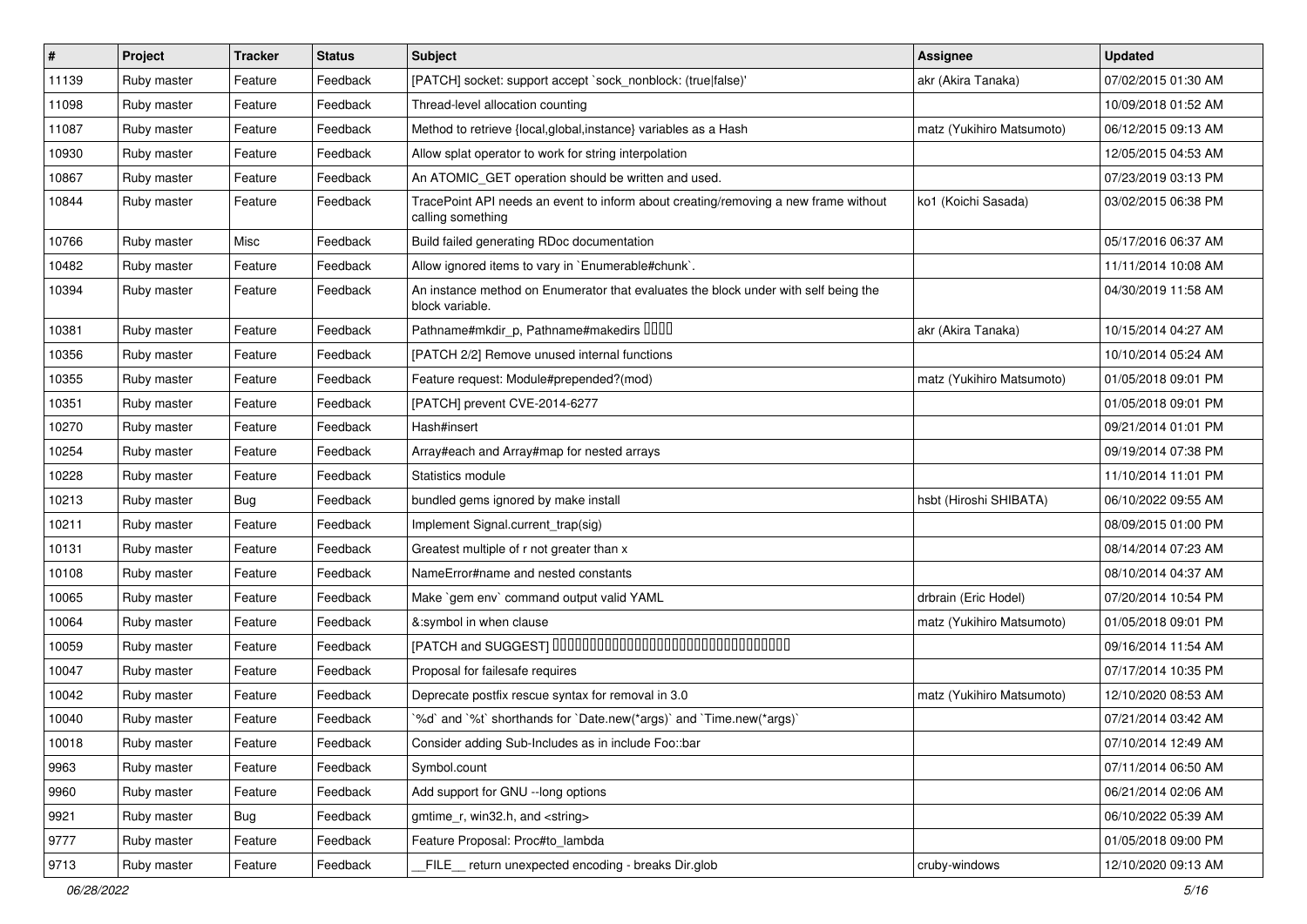| $\sharp$ | Project     | <b>Tracker</b> | <b>Status</b> | Subject                                                                  | <b>Assignee</b>           | <b>Updated</b>      |
|----------|-------------|----------------|---------------|--------------------------------------------------------------------------|---------------------------|---------------------|
| 9678     | Ruby master | Feature        | Feedback      | New heredoc syntax                                                       |                           | 12/23/2021 11:40 PM |
| 9602     | Ruby master | Feature        | Feedback      | Logic with `Enumerable#grep`                                             | matz (Yukihiro Matsumoto) | 12/01/2019 05:23 PM |
| 9552     | Ruby master | Feature        | Feedback      | Module map!                                                              |                           | 03/09/2014 05:51 AM |
| 9548     | Ruby master | Feature        | Feedback      | Module curry                                                             |                           | 03/11/2014 02:00 PM |
| 9414     | Ruby master | Bug            | Feedback      | strftime returns incorrectly encoded string                              | nobu (Nobuyoshi Nakada)   | 01/05/2018 09:00 PM |
| 9208     | Ruby master | <b>Bug</b>     | Feedback      | Win32 ANSI color no longer works since revision 43331                    | nobu (Nobuyoshi Nakada)   | 06/17/2022 09:35 AM |
| 9099     | Ruby master | Feature        | Feedback      | Train emoji lambda operator                                              |                           | 11/24/2013 01:48 AM |
| 9076     | Ruby master | Feature        | Feedback      | New one-argument block syntax: &.                                        |                           | 12/10/2020 08:53 AM |
| 9064     | Ruby master | Feature        | Feedback      | Add support for packages, like in Java                                   | matz (Yukihiro Matsumoto) | 07/29/2014 02:07 AM |
| 8981     | Ruby master | Feature        | Feedback      | Suggestion for CreateProcess flags with rubyw on windows                 | cruby-windows             | 01/05/2018 09:00 PM |
| 8973     | Ruby master | <b>Bug</b>     | Feedback      | Allow to configure archlibdir for multiarch                              | nobu (Nobuyoshi Nakada)   | 06/16/2022 08:22 AM |
| 8912     | Ruby master | Feature        | Feedback      | Exception.raise                                                          |                           | 09/16/2013 06:23 AM |
| 8863     | Ruby master | Feature        | Feedback      | New error class: UndefinedBehaviorError                                  |                           | 01/11/2014 11:09 AM |
| 8833     | Ruby master | Feature        | Feedback      | [PATCH] IPAddr#pred                                                      | knu (Akinori MUSHA)       | 10/21/2017 05:15 PM |
| 8811     | Ruby master | Feature        | Feedback      | Counterpart to `Hash#key?` for `Array`                                   |                           | 09/04/2013 02:12 AM |
| 8788     | Ruby master | Feature        | Feedback      | use eventfd on newer Linux instead of pipe for timer thread              |                           | 12/25/2017 06:15 PM |
| 8765     | Ruby master | Feature        | Feedback      | Literal for symbol with interpolation                                    |                           | 08/19/2013 10:20 PM |
| 8725     | Ruby master | Feature        | Feedback      | Possibility to get a signal handler without changing it                  | ko1 (Koichi Sasada)       | 12/25/2017 06:15 PM |
| 8707     | Ruby master | Feature        | Feedback      | Hash#reverse_each                                                        | matz (Yukihiro Matsumoto) | 01/05/2018 09:00 PM |
| 8573     | Ruby master | Feature        | Feedback      | Add String#format method(not an alias of String#%)                       |                           | 04/18/2018 09:59 AM |
| 8520     | Ruby master | Feature        | Feedback      | Distinct to_s methods for Array, Hash                                    | matz (Yukihiro Matsumoto) | 06/14/2013 12:37 AM |
| 8515     | Ruby master | Feature        | Feedback      | don't allow irb to dump output for forever and ever                      |                           | 08/15/2014 09:20 PM |
| 8422     | Ruby master | Feature        | Feedback      | add Enumerable#reverse_sort and Enumerable#reverse_sort_by               |                           | 06/14/2013 03:19 AM |
| 8421     | Ruby master | Feature        | Feedback      | add Enumerable#find_map and Enumerable#find_all_map                      |                           | 11/29/2020 11:40 PM |
| 8396     | Ruby master | Feature        | Feedback      | Allow easier destructuring of MatchData                                  |                           | 06/02/2013 04:53 PM |
| 8371     | Ruby master | Feature        | Feedback      | Make some enumerators mimic arrays                                       | matz (Yukihiro Matsumoto) | 06/02/2013 04:11 PM |
| 8365     | Ruby master | Feature        | Feedback      | Make variables objects                                                   | matz (Yukihiro Matsumoto) | 08/19/2016 07:21 PM |
| 8269     | Ruby master | Feature        | Feedback      | stdlib: Add Find.each_file to accompany Find.find                        |                           | 06/02/2013 03:53 PM |
| 8258     | Ruby master | Feature        | Feedback      | Dir#escape_glob                                                          |                           | 12/23/2021 11:40 PM |
| 8172     | Ruby master | Feature        | Feedback      | IndexError-returning counterparts to destructive Array methods           |                           | 12/30/2019 07:19 PM |
| 8168     | Ruby master | Feature        | Feedback      | Feature request: support for (single) statement lambda syntax/definition | matz (Yukihiro Matsumoto) | 01/11/2014 11:36 AM |
| 8096     | Ruby master | Feature        | Feedback      | introduce Time.current timestamp                                         | matz (Yukihiro Matsumoto) | 12/23/2021 11:40 PM |
| 8077     | Ruby master | Feature        | Feedback      | Returning Dir objects from C extensions                                  |                           | 07/15/2019 10:48 PM |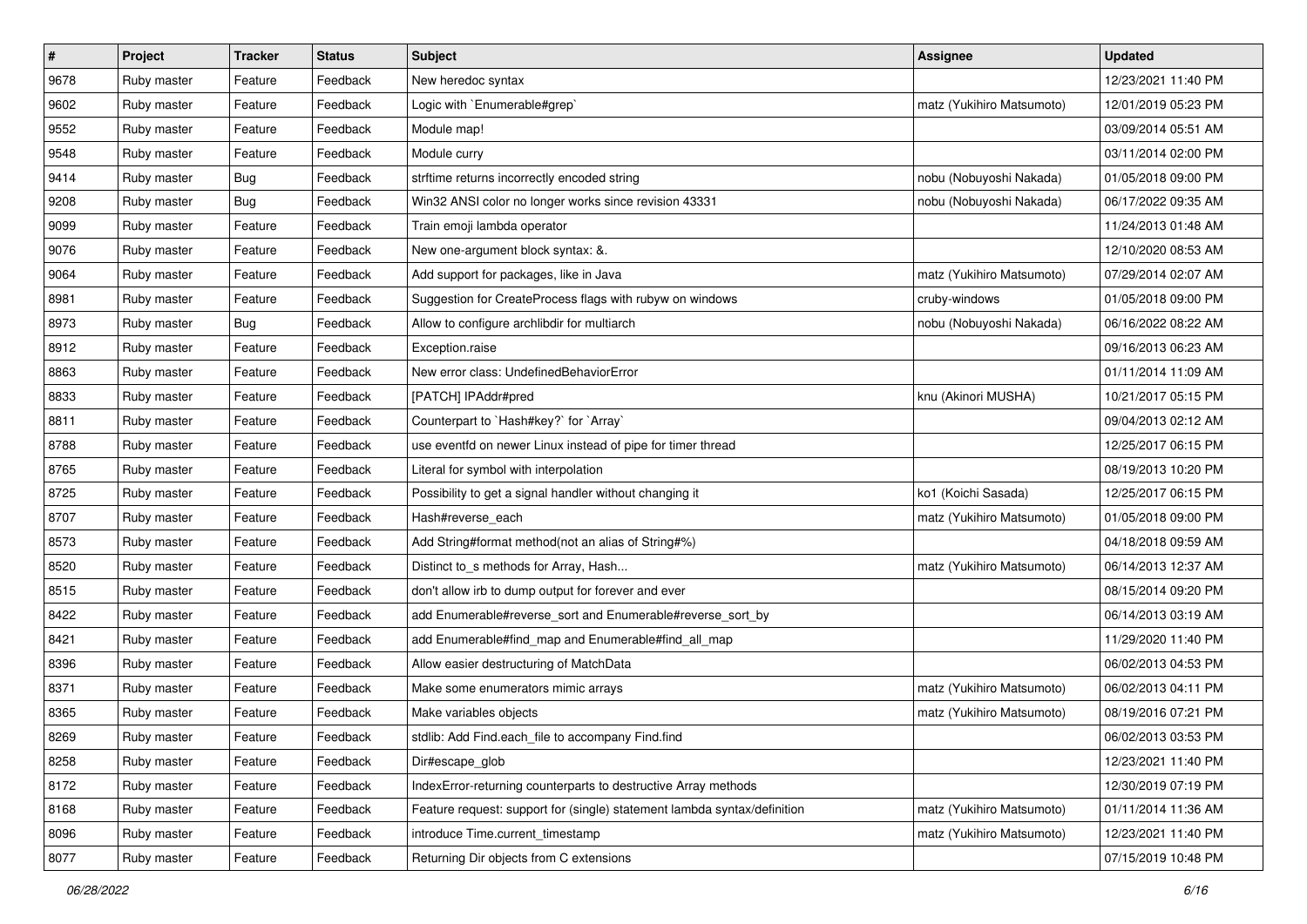| $\#$ | Project     | <b>Tracker</b> | <b>Status</b> | <b>Subject</b>                                                                                                                   | Assignee                       | <b>Updated</b>      |
|------|-------------|----------------|---------------|----------------------------------------------------------------------------------------------------------------------------------|--------------------------------|---------------------|
| 8062 | Ruby master | Feature        | Feedback      | Argument error stack trace to specify the 'called' method                                                                        |                                | 12/25/2017 06:15 PM |
| 8027 | Ruby master | Feature        | Feedback      | add the possibility to raise an exception in #included, #extended, #prepended, #inherited<br>and break the calling feature       |                                | 06/02/2013 03:22 PM |
| 8026 | Ruby master | Feature        | Feedback      | Need Module#prepended_modules                                                                                                    | matz (Yukihiro Matsumoto)      | 01/16/2020 06:12 AM |
| 7986 | Ruby master | Feature        | Feedback      | Custom case statement comparison method                                                                                          |                                | 12/10/2020 08:50 AM |
| 7939 | Ruby master | Feature        | Feedback      | Alternative curry function creation                                                                                              | matz (Yukihiro Matsumoto)      | 12/25/2017 06:15 PM |
| 7796 | Ruby master | Feature        | Feedback      | Hash#keys should return a set                                                                                                    |                                | 12/10/2020 08:49 AM |
| 7652 | Ruby master | Feature        | Feedback      | Add FreeMiNT support to Ruby                                                                                                     | nobu (Nobuyoshi Nakada)        | 12/25/2017 06:15 PM |
| 7511 | Ruby master | Feature        | Feedback      | short-circuiting logical implication operator                                                                                    | matz (Yukihiro Matsumoto)      | 12/10/2020 08:55 AM |
| 7240 | Ruby master | Feature        | Feedback      | Inheritable #included/#extended Hooks For Modules                                                                                |                                | 12/25/2017 06:15 PM |
| 7114 | Ruby master | Feature        | Feedback      | New classes: `HumanTime::LocalTime`, `HumanTime::Duration`                                                                       |                                | 12/25/2017 06:15 PM |
| 6808 | Ruby master | Feature        | Feedback      | Implicit index for enumerations                                                                                                  |                                | 12/25/2017 06:15 PM |
| 6806 | Ruby master | Feature        | Feedback      | Support functional programming: forbid instance/class variables for<br>ModuleName::method name, allow for ModuleName.method name | matz (Yukihiro Matsumoto)      | 12/10/2020 08:53 AM |
| 6793 | Ruby master | Feature        | Feedback      | easier ability to "run as the currently running ruby"                                                                            |                                | 12/25/2017 06:15 PM |
| 6792 | Ruby master | Feature        | Feedback      | request for easier system properties access                                                                                      |                                | 12/25/2017 06:15 PM |
| 6744 | Ruby master | Feature        | Feedback      | ruby unable to run system commands that require elevated privileges                                                              | usa (Usaku NAKAMURA)           | 12/25/2017 06:15 PM |
| 6739 | Ruby master | Feature        | Feedback      | One-line rescue statement should support specifying an exception class                                                           | matz (Yukihiro Matsumoto)      | 05/18/2016 12:42 AM |
| 6737 | Ruby master | Feature        | Feedback      | Add Hash#read and alias as #[].                                                                                                  |                                | 12/25/2017 06:15 PM |
| 6727 | Ruby master | Feature        | Feedback      | Add Array#rest (with implementation)                                                                                             | matz (Yukihiro Matsumoto)      | 08/14/2019 08:51 AM |
| 6697 | Ruby master | Feature        | Feedback      | [PATCH] Add Kernel#Symbol conversion method like String(), Array() etc.                                                          | matz (Yukihiro Matsumoto)      | 12/25/2017 06:15 PM |
| 6602 | Ruby master | Feature        | Feedback      | Tail call optimization: enable by default?                                                                                       | ko1 (Koichi Sasada)            | 06/13/2020 01:31 AM |
| 6515 | Ruby master | Feature        | Feedback      | array.c: added method that verifies if an Array is part of another                                                               | matz (Yukihiro Matsumoto)      | 12/25/2017 06:15 PM |
| 6507 | Ruby master | Feature        | Feedback      | <b>File Literal</b>                                                                                                              |                                | 12/25/2017 06:15 PM |
| 6478 | Ruby master | Feature        | Feedback      | BasicObject# class                                                                                                               | matz (Yukihiro Matsumoto)      | 12/25/2017 06:15 PM |
| 6444 | Ruby master | Feature        | Feedback      | alias for String#index                                                                                                           |                                | 12/25/2017 06:15 PM |
| 6442 | Ruby master | Feature        | Feedback      | <b>CRUDify Hash class</b>                                                                                                        | trans (Thomas Sawyer)          | 12/25/2017 06:15 PM |
| 6399 | Ruby master | Feature        | Feedback      | IO.read ignores valid open_args on Windows                                                                                       | usa (Usaku NAKAMURA)           | 12/25/2017 06:15 PM |
| 6367 | Ruby master | Feature        | Feedback      | #same? for Enumerable                                                                                                            | matz (Yukihiro Matsumoto)      | 12/25/2017 06:15 PM |
| 6315 | Ruby master | Feature        | Feedback      | handler to trace output of each line of code executed                                                                            |                                | 12/25/2017 06:15 PM |
| 6263 | Ruby master | Feature        | Feedback      | Simple access to toplevel object (main)                                                                                          |                                | 12/25/2017 06:15 PM |
| 6256 | Ruby master | Feature        | Feedback      | Slightly improve ruby_qsort performance                                                                                          | MartinBosslet (Martin Bosslet) | 01/10/2019 01:51 PM |
| 6251 | Ruby master | Feature        | Feedback      | Magic comments for compile options                                                                                               | matz (Yukihiro Matsumoto)      | 08/21/2015 11:47 PM |
| 6219 | Ruby master | Feature        | Feedback      | Return value of Hash#store                                                                                                       | matz (Yukihiro Matsumoto)      | 12/10/2020 08:46 AM |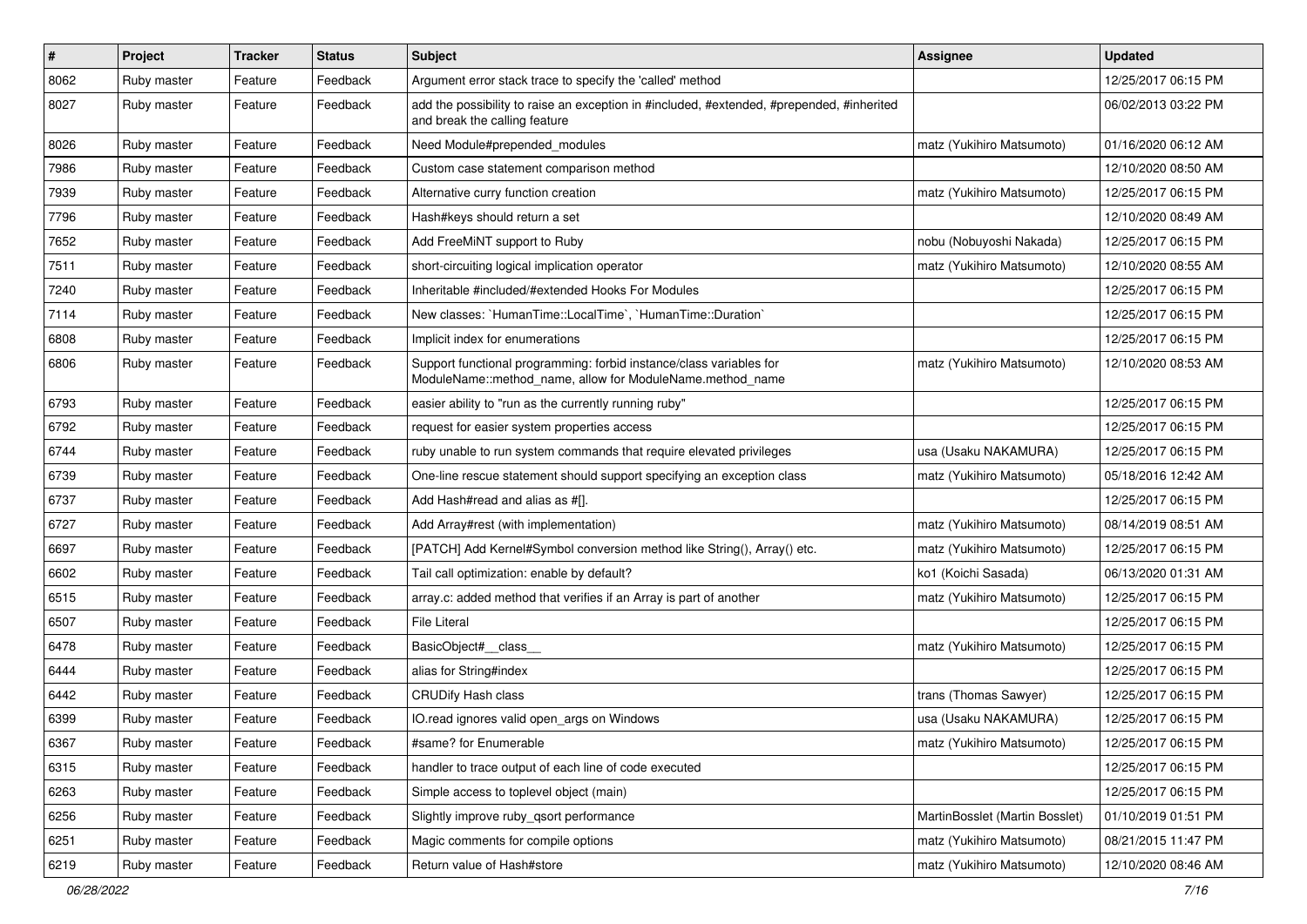| $\vert$ # | Project     | <b>Tracker</b> | <b>Status</b> | <b>Subject</b>                                                                                    | <b>Assignee</b>           | <b>Updated</b>      |
|-----------|-------------|----------------|---------------|---------------------------------------------------------------------------------------------------|---------------------------|---------------------|
| 6118      | Ruby master | Feature        | Feedback      | Hash#keys_of(values), returns related keys of given values                                        | matz (Yukihiro Matsumoto) | 01/10/2019 08:16 AM |
| 5805      | Ruby master | Feature        | Feedback      | object_hexid                                                                                      |                           | 12/25/2017 06:15 PM |
| 5673      | Ruby master | Feature        | Feedback      | undef_method probably doesn't need to raise an error                                              | matz (Yukihiro Matsumoto) | 12/25/2017 06:15 PM |
| 5644      | Ruby master | Feature        | Feedback      | add Enumerable#exclude? antonym                                                                   | matz (Yukihiro Matsumoto) | 12/25/2017 06:15 PM |
| 5628      | Ruby master | Feature        | Feedback      | Module#basename                                                                                   | matz (Yukihiro Matsumoto) | 08/29/2020 05:01 PM |
| 5606      | Ruby master | Feature        | Feedback      | String#each_match(regexp)                                                                         |                           | 12/25/2017 06:15 PM |
| 5522      | Ruby master | Feature        | Feedback      | Numeric#finite? Numeric#infinite? INumeric#nan? IIII                                              | mrkn (Kenta Murata)       | 12/10/2020 08:54 AM |
| 5521      | Ruby master | Feature        | Feedback      | Numeric#rational? <sup>[]</sup> Numeric#complex? <sup>[]</sup> Numeric#float? <sup>[10]</sup>     | matz (Yukihiro Matsumoto) | 12/10/2020 08:49 AM |
| 5514      | Ruby master | Feature        | Feedback      | Numeric III quotient II quotrem IIII                                                              | matz (Yukihiro Matsumoto) | 12/10/2020 08:49 AM |
| 5360      | Ruby master | Feature        | Feedback      | BasicObject#binding                                                                               |                           | 12/25/2017 06:15 PM |
| 5174      | Ruby master | Feature        | Feedback      | Export ruby_init_prelude()                                                                        | nobu (Nobuyoshi Nakada)   | 12/25/2017 06:15 PM |
| 5145      | Ruby master | Feature        | Feedback      | Function extension of Array#transpose                                                             |                           | 12/25/2017 06:15 PM |
| 5103      | Ruby master | Feature        | Feedback      | [ext/openssl] Object equality for objects based on ASN.1 structures                               |                           | 09/13/2015 03:32 AM |
| 5102      | Ruby master | Feature        | Feedback      | [ext/openssl] Purpose of OpenSSL::PKCS12.new / Allow changing the password                        |                           | 09/13/2015 03:33 AM |
| 4712      | Ruby master | Feature        | Feedback      | File.writable? inaccurate in windows                                                              |                           | 12/25/2017 06:14 PM |
| 4645      | Ruby master | Feature        | Feedback      | Pass existing buffer to getsockopt                                                                |                           | 12/25/2017 06:14 PM |
| 4434      | Ruby master | Bug            | Feedback      | make test-all "-j10000" 0000000000000000000                                                       | sorah (Sorah Fukumori)    | 12/25/2017 06:14 PM |
| 4264      | Ruby master | Feature        | Feedback      | General type coercion protocol for Ruby                                                           | matz (Yukihiro Matsumoto) | 12/25/2017 06:14 PM |
| 4147      | Ruby master | Feature        | Feedback      | Array#sample 00000000                                                                             |                           | 11/21/2016 04:59 AM |
| 4046      | Ruby master | Feature        | Feedback      | Saving C's ** argv and cwd allows Ruby programs to reliably restart themselves                    |                           | 12/25/2017 06:14 PM |
| 3647      | Ruby master | Feature        | Feedback      | Array#sample(n, replace=false)                                                                    | mrkn (Kenta Murata)       | 03/11/2020 02:09 AM |
| 3388      | Ruby master | Feature        | Feedback      | regexp support for start_with? and end_with?                                                      | naruse (Yui NARUSE)       | 12/25/2017 06:02 PM |
| 3356      | Ruby master | Feature        | Feedback      | Add GetShortPathName to ruby                                                                      | usa (Usaku NAKAMURA)      | 01/21/2016 02:27 PM |
| 3001      | Ruby master | Feature        | Feedback      | Ruby stdlib: Benchmark::Tms #memberwise drops labels                                              |                           | 05/24/2016 01:42 PM |
| 2715      | Ruby master | Feature        | Feedback      | Optimization to avoid spawning shell in Kernel#system call should check for failure<br>conditions |                           | 12/25/2017 06:00 PM |
| 2149      | Ruby master | Feature        | Feedback      | Pathname#include?                                                                                 | akr (Akira Tanaka)        | 03/15/2018 08:19 AM |
| 18808     | Ruby master | <b>Bug</b>     | Assigned      | Cannot compile ruby 3.1.2 on powerpc64le-linux without disabling the jit features                 | k0kubun (Takashi Kokubun) | 06/20/2022 10:40 AM |
| 18790     | Ruby master | <b>Bug</b>     | Assigned      | cannot load such file -- digest (LoadError)                                                       | hsbt (Hiroshi SHIBATA)    | 06/06/2022 12:41 AM |
| 18773     | Ruby master | Feature        | Assigned      | deconstruct to receive a range                                                                    | ktsj (Kazuki Tsujimoto)   | 06/24/2022 07:21 AM |
| 18727     | Ruby master | <b>Bug</b>     | Assigned      | Make failed on x86_64-cygwin (LoadError)                                                          | peterzhu2118 (Peter Zhu)  | 04/16/2022 05:15 AM |
| 18677     | Ruby master | <b>Bug</b>     | Assigned      | BigDecimal#power (**) returns FloatDomainError when passing an infinite parameter                 | mrkn (Kenta Murata)       | 04/20/2022 02:04 AM |
| 18572     | Ruby master | <b>Bug</b>     | Assigned      | Performance regression when invoking refined methods                                              | ko1 (Koichi Sasada)       | 02/10/2022 12:48 AM |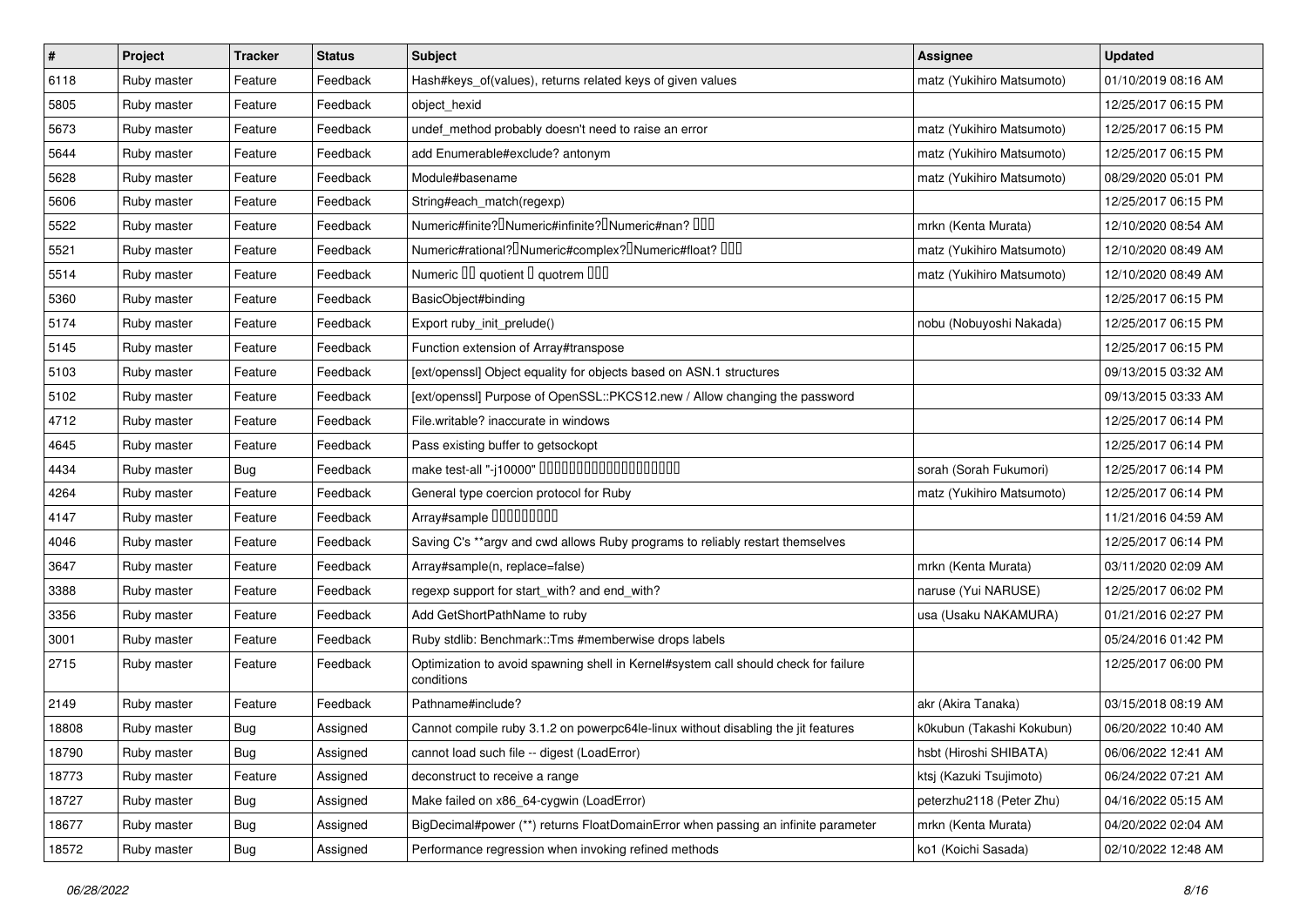| $\pmb{\#}$ | Project     | <b>Tracker</b> | <b>Status</b> | Subject                                                                                                                                                             | Assignee                   | <b>Updated</b>      |
|------------|-------------|----------------|---------------|---------------------------------------------------------------------------------------------------------------------------------------------------------------------|----------------------------|---------------------|
| 18571      | Ruby master | Feature        | Assigned      | Removed the bundled sources from release package after Ruby 3.2                                                                                                     | hsbt (Hiroshi SHIBATA)     | 03/28/2022 06:23 AM |
| 18464      | Ruby master | Bug            | Assigned      | RUBY_INTERNAL_EVENT_NEWOBJ tracepoint causes an interpreter crash when<br>combined with Ractors                                                                     | ko1 (Koichi Sasada)        | 06/08/2022 08:25 AM |
| 18459      | Ruby master | Feature        | Assigned      | IRB autocomplete dropdown colour options                                                                                                                            | aycabta (aycabta.)         | 01/05/2022 02:15 AM |
| 18450      | Ruby master | Feature        | Assigned      | Force break in prettyprint                                                                                                                                          | akr (Akira Tanaka)         | 12/29/2021 02:02 PM |
| 18408      | Ruby master | Feature        | Assigned      | Allow pattern match to set instance variables                                                                                                                       | ktsj (Kazuki Tsujimoto)    | 01/26/2022 07:07 PM |
| 18381      | Ruby master | <b>Bug</b>     | Assigned      | Default vs Bundled gems                                                                                                                                             | hsbt (Hiroshi SHIBATA)     | 12/15/2021 11:09 AM |
| 18371      | Ruby master | Misc           | Assigned      | Release branches (release information in general)                                                                                                                   | naruse (Yui NARUSE)        | 03/23/2022 10:32 PM |
| 18355      | Ruby master | <b>Bug</b>     | Assigned      | require("pathname") within rack application chnages behaviors of Pathname methods,<br>such as absolute?(), when there are two versions of 'pathname' gem installed. | hsbt (Hiroshi SHIBATA)     | 11/30/2021 08:01 AM |
| 18337      | Ruby master | Bug            | Assigned      | Ruby allows zero-width characters in identifiers                                                                                                                    | duerst (Martin Dürst)      | 11/24/2021 09:13 AM |
| 18169      | Ruby master | <b>Bug</b>     | Assigned      | Local copies of gemified libraries are being released out of sync with their gems                                                                                   | hsbt (Hiroshi SHIBATA)     | 02/25/2022 05:40 PM |
| 18142      | Ruby master | Bug            | Assigned      | Segmentation fault with Ruby 3.0.2                                                                                                                                  | k0kubun (Takashi Kokubun)  | 09/02/2021 07:43 AM |
| 18133      | Ruby master | <b>Bug</b>     | Assigned      | LTO: TestGCCompact#test ast compacts segfaults on i686                                                                                                              |                            | 04/23/2022 04:19 PM |
| 18034      | Ruby master | <b>Bug</b>     | Assigned      | Segmentation fault fiddle with `--enable-bundled-libffi` and macOS                                                                                                  | kou (Kouhei Sutou)         | 11/30/2021 07:39 AM |
| 18024      | Ruby master | <b>Bug</b>     | Assigned      | Ractor crashes when connections are closed in multiple Ractors                                                                                                      | ko1 (Koichi Sasada)        | 12/14/2021 04:41 PM |
| 17998      | Ruby master | <b>Bug</b>     | Assigned      | ractor: process hanging (with ractors initialized, but not being used)                                                                                              | ko1 (Koichi Sasada)        | 12/02/2021 08:17 PM |
| 17882      | Ruby master | Bug            | Assigned      | bootstraptest/test_ractor.rb:224 segfaults on Cygwin                                                                                                                | cruby-cygwin               | 05/19/2022 08:20 AM |
| 17826      | Ruby master | <b>Bug</b>     | Assigned      | Ractor#take hangs if used in multiple Threads                                                                                                                       | ko1 (Koichi Sasada)        | 12/15/2021 01:30 PM |
| 17720      | Ruby master | Misc           | Assigned      | Cirrus CI to check non-x86_64 architecture cases by own machines                                                                                                    | jaruga (Jun Aruga)         | 09/26/2021 10:24 AM |
| 17679      | Ruby master | <b>Bug</b>     | Assigned      | Ractor incoming channel can consume unlimited resources                                                                                                             | ko1 (Koichi Sasada)        | 03/26/2021 09:16 AM |
| 17678      | Ruby master | <b>Bug</b>     | Assigned      | Ractors do not restart after fork                                                                                                                                   | ko1 (Koichi Sasada)        | 03/09/2021 12:42 AM |
| 17677      | Ruby master | Bug            | Assigned      | Ractor crashes fork when blocking                                                                                                                                   | ko1 (Koichi Sasada)        | 03/09/2021 12:42 AM |
| 17676      | Ruby master | <b>Bug</b>     | Assigned      | Accessing ENV from Ractor raises IsolationError                                                                                                                     | ko1 (Koichi Sasada)        | 03/09/2021 02:37 AM |
| 17664      | Ruby master | <b>Bug</b>     | Assigned      | Behavior of sockets changed in Ruby 3.0 to non-blocking                                                                                                             | ioquatix (Samuel Williams) | 07/12/2021 10:28 AM |
| 17662      | Ruby master | Misc           | Assigned      | The heredoc pattern used in tests does not syntax highlight correctly in many editors                                                                               | nobu (Nobuyoshi Nakada)    | 06/30/2021 12:54 PM |
| 17638      | Ruby master | Feature        | Assigned      | Support backtracing with the libbacktrace library                                                                                                                   | naruse (Yui NARUSE)        | 03/05/2021 03:40 PM |
| 17593      | Ruby master | Feature        | Assigned      | load_iseq_eval should override the ISeq path                                                                                                                        | ko1 (Koichi Sasada)        | 02/16/2021 08:27 AM |
| 17578      | Ruby master | Bug            | Assigned      | mkmf experimental C++ Support                                                                                                                                       | nobu (Nobuyoshi Nakada)    | 01/27/2021 03:51 AM |
| 17516      | Ruby master | <b>Bug</b>     | Assigned      | forking in a ractor causes Ruby to crash                                                                                                                            | ko1 (Koichi Sasada)        | 11/30/2021 05:26 AM |
| 17478      | Ruby master | <b>Bug</b>     | Assigned      | Ruby3.0 is slower than Ruby2.7.2 when parsing a large CSV file                                                                                                      | kou (Kouhei Sutou)         | 11/24/2021 05:12 AM |
| 17376      | Ruby master | Misc           | Assigned      | Reduce number of GitHub Actions                                                                                                                                     | shyouhei (Shyouhei Urabe)  | 12/10/2020 11:50 AM |
| 17363      | Ruby master | Feature        | Assigned      | Timeouts                                                                                                                                                            | ko1 (Koichi Sasada)        | 05/14/2022 09:06 AM |
| 17355      | Ruby master | Feature        | Assigned      | Using same set of names in or-patterns (pattern matching with $Foo(x)   Bar(x))$                                                                                    | ktsj (Kazuki Tsujimoto)    | 09/13/2021 09:11 AM |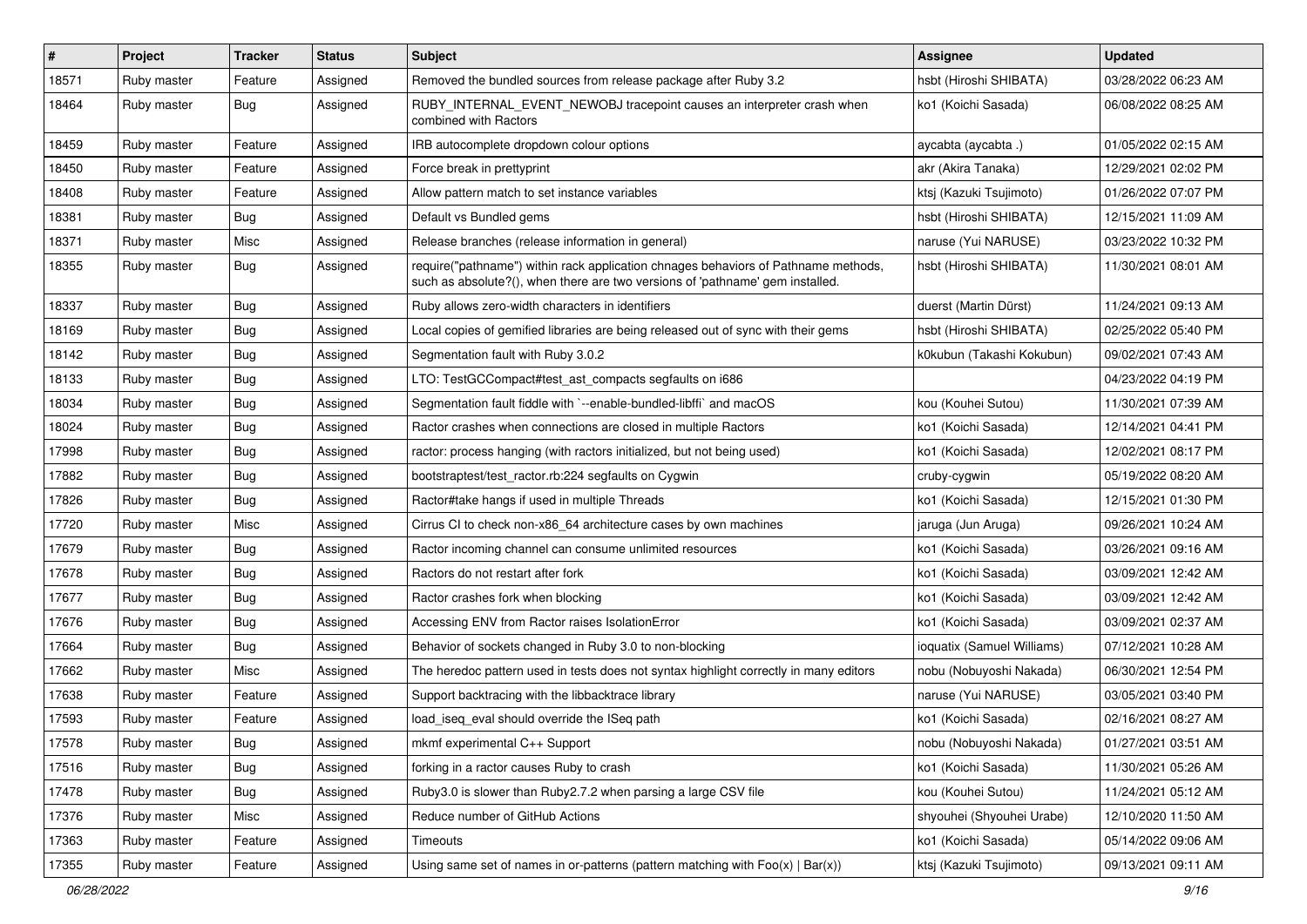| $\vert$ # | Project     | <b>Tracker</b> | <b>Status</b> | <b>Subject</b>                                                                                     | <b>Assignee</b>                   | <b>Updated</b>      |
|-----------|-------------|----------------|---------------|----------------------------------------------------------------------------------------------------|-----------------------------------|---------------------|
| 17339     | Ruby master | Feature        | Assigned      | Semantic grouping with BigDecimal#to_s                                                             | mrkn (Kenta Murata)               | 12/20/2021 12:39 PM |
| 17297     | Ruby master | Feature        | Assigned      | Feature: Introduce Pathname.mktmpdir                                                               | akr (Akira Tanaka)                | 08/30/2021 06:51 AM |
| 17296     | Ruby master | Feature        | Assigned      | Feature: Pathname#chmod use FileUtils.chmod instead of File                                        | akr (Akira Tanaka)                | 08/30/2021 06:51 AM |
| 17295     | Ruby master | Feature        | Assigned      | Feature: Create a directory and file with Pathname#touch                                           | akr (Akira Tanaka)                | 09/28/2021 01:20 AM |
| 17294     | Ruby master | Feature        | Assigned      | Feature: Allow method chaining with Pathname#mkpath Pathname#rmtree                                | akr (Akira Tanaka)                | 08/30/2021 06:52 AM |
| 17291     | Ruby master | Feature        | Assigned      | Optimize send call                                                                                 | matz (Yukihiro Matsumoto)         | 01/12/2021 05:47 AM |
| 17289     | Ruby master | Bug            | Assigned      | Time#strftime occurs Segmentation Fault on ruby-2.7.2p137                                          | shyouhei (Shyouhei Urabe)         | 11/05/2020 07:57 AM |
| 17196     | Ruby master | Bug            | Assigned      | Segmentation Fault with Socket#close in Ractors                                                    | ko1 (Koichi Sasada)               | 03/20/2022 01:52 PM |
| 17111     | Ruby master | Feature        | Assigned      | Improve performance of Net::HTTPHeader#set_form by 40%                                             | naruse (Yui NARUSE)               | 08/10/2020 05:36 AM |
| 16963     | Ruby master | Feature        | Assigned      | Remove English.rb from Ruby 2.8/3.0                                                                | hsbt (Hiroshi SHIBATA)            | 06/19/2020 09:48 AM |
| 16951     | Ruby master | <b>Bug</b>     | Assigned      | Consistently referer dependencies                                                                  | hsbt (Hiroshi SHIBATA)            | 06/17/2021 06:15 AM |
| 16937     | Ruby master | Feature        | Assigned      | Add DNS over HTTP to Resolv                                                                        | akr (Akira Tanaka)                | 12/10/2020 09:15 AM |
| 16842     | Ruby master | Bug            | Assigned      | inspect` prints the UTF-8 character U+0085 (NEXT LINE) verbatim even though it is not<br>printable | duerst (Martin Dürst)             | 02/26/2021 05:43 AM |
| 16836     | Ruby master | <b>Bug</b>     | Assigned      | configure-time LDFLAGS leak into ruby pkg-config file                                              | nobu (Nobuyoshi Nakada)           | 08/14/2021 09:10 AM |
| 16819     | Ruby master | <b>Bug</b>     | Assigned      | Line reporting off by one when reporting line of a hash?                                           | ko1 (Koichi Sasada)               | 06/16/2020 05:57 PM |
| 16805     | Ruby master | Misc           | Assigned      | Coroutine's license is unclear                                                                     | ReiOdaira (Rei Odaira)            | 07/01/2021 10:09 PM |
| 16776     | Ruby master | <b>Bug</b>     | Assigned      | Regression in coverage library                                                                     | ko1 (Koichi Sasada)               | 11/24/2021 07:26 AM |
| 16747     | Ruby master | Misc           | Assigned      | Repository reorganization request                                                                  | nobu (Nobuyoshi Nakada)           | 05/22/2020 01:30 PM |
| 16694     | Ruby master | <b>Bug</b>     | Assigned      | JIT vs hardened GCC with PCH                                                                       | k0kubun (Takashi Kokubun)         | 02/02/2021 07:38 AM |
| 16630     | Ruby master | Misc           | Assigned      | Deprecate pub/ruby/*snapshot* and use pub/ruby/snapshot/* instead                                  | matz (Yukihiro Matsumoto)         | 02/27/2020 09:52 AM |
| 16512     | Ruby master | Misc           | Assigned      | Improving `www.ruby-lang.org` reference by merging with `rubyreferences.github.io`                 | zverok (Victor Shepelev)          | 02/01/2022 12:28 PM |
| 16497     | Ruby master | <b>Bug</b>     | Assigned      | StringIO#internal_encoding is broken (more severely in 2.7)                                        | nobu (Nobuyoshi Nakada)           | 10/26/2021 04:31 PM |
| 16461     | Ruby master | Feature        | Assigned      | Proc#using                                                                                         | matz (Yukihiro Matsumoto)         | 12/10/2020 09:10 AM |
| 16350     | Ruby master | Feature        | Assigned      | ArithmeticSequence#member? can result in infinite loop                                             | mrkn (Kenta Murata)               | 05/29/2020 10:26 PM |
| 16124     | Ruby master | Misc           | Assigned      | Let the transient heap belong to objspace                                                          | ko1 (Koichi Sasada)               | 11/18/2019 08:48 AM |
| 16027     | Ruby master | Feature        | Assigned      | Update Ruby's dtrace / USDT API to match what is exposed via the TracePoint API                    | ko1 (Koichi Sasada)               | 08/03/2019 02:41 AM |
| 16025     | Ruby master | Misc           | Assigned      | 'st_check_for_sizeof_st_index_t' declared as array with a negative size (emscripten)               | nobu (Nobuyoshi Nakada)           | 07/30/2019 11:20 AM |
| 16012     | Ruby master | Feature        | Assigned      | Add a (small) test-install suite?                                                                  | hsbt (Hiroshi SHIBATA)            | 07/30/2019 08:13 AM |
| 15939     | Ruby master | Feature        | Assigned      | Dump symbols reference to their fstr in ObjectSpace.dump()                                         | ko1 (Koichi Sasada)               | 08/08/2019 09:38 PM |
| 15878     | Ruby master | Feature        | Assigned      | Make exit faster by not running GC                                                                 | ko1 (Koichi Sasada)               | 07/29/2019 07:48 AM |
| 15806     | Ruby master | Misc           | Assigned      | Explicitly initialise encodings on init to remove branches on encoding lookup                      | nobu (Nobuyoshi Nakada)           | 08/29/2019 04:29 AM |
| 15628     | Ruby master | Feature        | Assigned      | init_inetsock_internal should fallback to IPv4 if IPv6 is unreachable                              | Glass_saga (Masaki<br>Matsushita) | 09/25/2020 05:42 AM |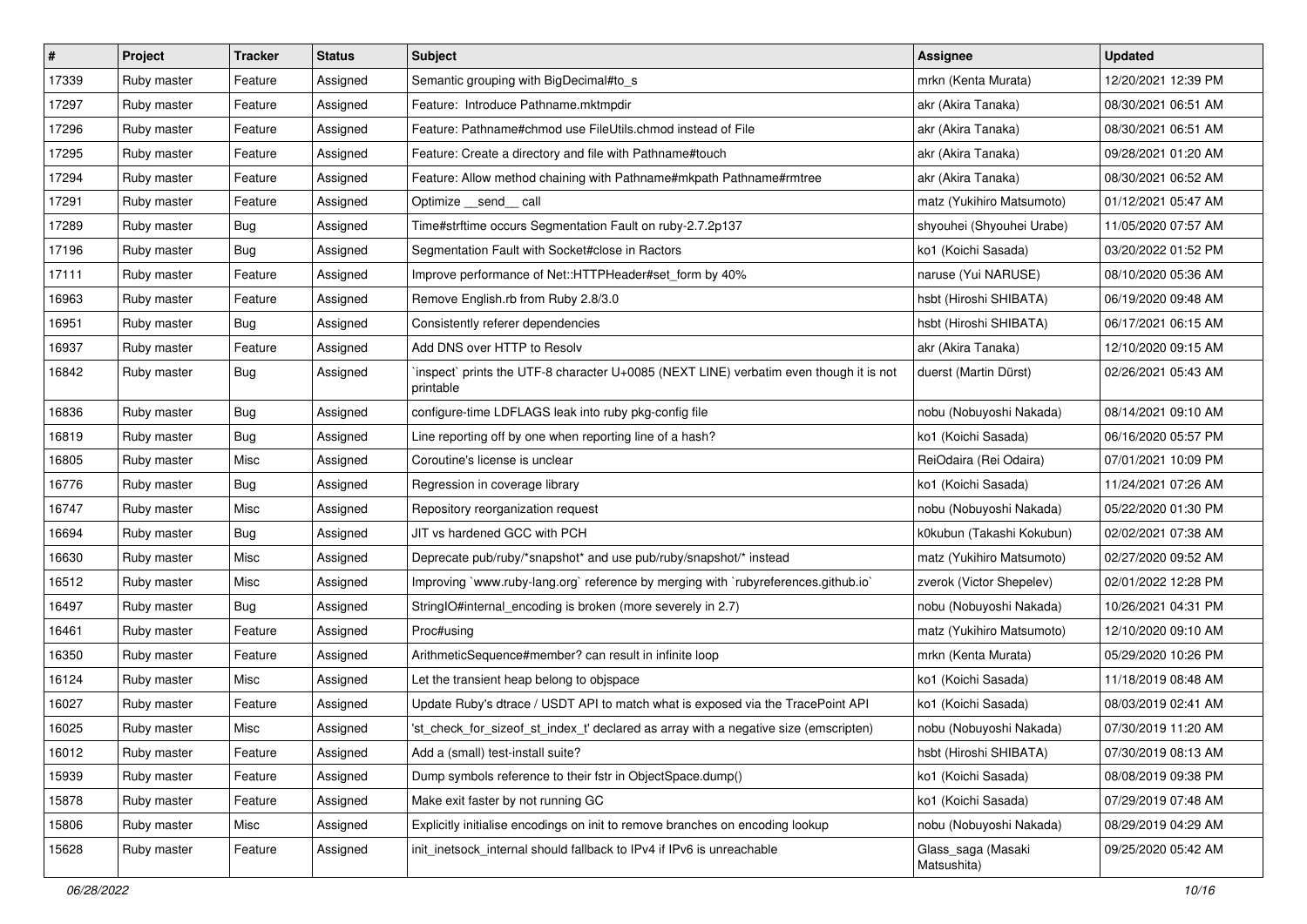| #     | <b>Project</b> | <b>Tracker</b> | <b>Status</b> | Subject                                                                                                                   | Assignee                     | <b>Updated</b>      |
|-------|----------------|----------------|---------------|---------------------------------------------------------------------------------------------------------------------------|------------------------------|---------------------|
| 15550 | Ruby master    | Bug            | Assigned      | Windows - gem bin files - can't run from bash shell                                                                       | hsbt (Hiroshi SHIBATA)       | 03/20/2019 01:05 AM |
| 15499 | Ruby master    | Bug            | Assigned      | Breaking behavior on ruby 2.6: rb_thread_call_without_gvl doesn't invoke<br>unblock_function when used on the main thread | ko1 (Koichi Sasada)          | 01/05/2021 02:24 AM |
| 15487 | Ruby master    | Misc           | Assigned      | Clarify default gems maintanance policy                                                                                   | hsbt (Hiroshi SHIBATA)       | 12/30/2018 08:42 PM |
| 15371 | Ruby master    | Feature        | Assigned      | <b>IRB with ARGV</b>                                                                                                      | aycabta (aycabta .)          | 02/14/2020 11:35 AM |
| 15281 | Ruby master    | Feature        | Assigned      | Speed up Set#intersect with size check.                                                                                   | knu (Akinori MUSHA)          | 08/11/2020 02:43 AM |
| 15239 | Ruby master    | Feature        | Assigned      | [patch] test-spec win32ole                                                                                                | suke (Masaki Suketa)         | 12/29/2019 01:04 PM |
| 15166 | Ruby master    | Feature        | Assigned      | 2.5 times faster implementation than current gcd implmentation                                                            | watson1978 (Shizuo Fujita)   | 04/26/2019 09:12 PM |
| 15047 | Ruby master    | Feature        | Assigned      | Documentation and more functions for Hash functions in C API                                                              |                              | 03/20/2019 01:24 AM |
| 14922 | Ruby master    | Feature        | Assigned      | Resolv getaddresses ignores AAAA records for IPv6                                                                         | akr (Akira Tanaka)           | 11/13/2020 04:01 AM |
| 14917 | Ruby master    | Misc           | Assigned      | Add RDoc documents to tar ball                                                                                            | aycabta (aycabta.)           | 07/21/2018 09:29 AM |
| 14901 | Ruby master    | Feature        | Assigned      | [PATCH] do not block SIGCHLD in normal Ruby Threads                                                                       | normalperson (Eric Wong)     | 07/19/2021 05:23 AM |
| 14737 | Ruby master    | Feature        | Assigned      | Split default gems into separate directory structure                                                                      | hsbt (Hiroshi SHIBATA)       | 09/02/2020 06:00 PM |
| 14727 | Ruby master    | <b>Bug</b>     | Assigned      | TestQueue#test_queue_with_trap always timeout on Windows10                                                                | ko1 (Koichi Sasada)          | 05/01/2018 02:59 AM |
| 14679 | Ruby master    | Bug            | Assigned      | StdLib gems should properly specify their dependencies                                                                    | hsbt (Hiroshi SHIBATA)       | 04/11/2018 01:14 PM |
| 14607 | Ruby master    | <b>Bug</b>     | Assigned      | Fix use of the rb_profile_frames start parameter                                                                          | ko1 (Koichi Sasada)          | 06/09/2022 06:12 AM |
| 14543 | Ruby master    | Bug            | Assigned      | 'make commit' show error of 'common-srcs'                                                                                 | nobu (Nobuyoshi Nakada)      | 06/02/2018 04:17 AM |
| 14476 | Ruby master    | Feature        | Assigned      | Adding same_all? for checking whether all items in an Array are same                                                      | mrkn (Kenta Murata)          | 08/28/2020 01:10 PM |
| 14412 | Ruby master    | Feature        | Assigned      | DRb UNIX on local machine: add support for getpeereid()                                                                   | seki (Masatoshi Seki)        | 01/28/2018 12:51 PM |
| 14397 | Ruby master    | Feature        | Assigned      | public, protected and private should return their arguments instead of self                                               | matz (Yukihiro Matsumoto)    | 12/10/2018 07:08 AM |
| 14090 | Ruby master    | Bug            | Assigned      | TestGc#test_interrupt_in_finalizer` fails very rarely                                                                     | ko1 (Koichi Sasada)          | 12/02/2021 07:24 PM |
| 14066 | Ruby master    | Feature        | Assigned      | Add CAA DNS RR on Resolv                                                                                                  | akr (Akira Tanaka)           | 11/10/2017 06:50 AM |
| 13999 | Ruby master    | <b>Bug</b>     | Assigned      | Cygwin DDD ripper_state_lex.rb DDDDDDDD                                                                                   | cruby-cygwin                 | 05/19/2022 08:20 AM |
| 13864 | Ruby master    | Bug            | Assigned      | Rinda multicast test failures due to missing default route                                                                | seki (Masatoshi Seki)        | 08/17/2021 07:16 AM |
| 13847 | Ruby master    | Feature        | Assigned      | Gem activated problem for default gems                                                                                    |                              | 12/10/2020 08:53 AM |
| 13821 | Ruby master    | Feature        | Assigned      | Allow fibers to be resumed across threads                                                                                 | ko1 (Koichi Sasada)          | 02/15/2019 10:09 AM |
| 13721 | Ruby master    | Feature        | Assigned      | [PATCH] net/imap: dedupe attr keys in Net::IMAP::FetchData                                                                | normalperson (Eric Wong)     | 07/27/2017 09:51 AM |
| 13671 | Ruby master    | <b>Bug</b>     | Assigned      | Regexp with lookbehind and case-insensitivity raises RegexpError only on strings with<br>certain characters               | duerst (Martin Dürst)        | 11/30/2021 04:42 AM |
| 13622 | Ruby master    | Misc           | Assigned      | Documentation missing                                                                                                     | stomar (Marcus Stollsteimer) | 06/03/2017 07:27 AM |
| 13610 | Ruby master    | Feature        | Assigned      | IPAddr doesn't provide helpful methods to get the subnet or IP address                                                    | knu (Akinori MUSHA)          | 10/20/2017 01:13 AM |
| 13604 | Ruby master    | Feature        | Assigned      | Exposing alternative interface of readline                                                                                | aycabta (aycabta.)           | 01/20/2020 05:34 AM |
| 13577 | Ruby master    | Feature        | Assigned      | Digest.file accidentally receives File object but uses file path                                                          | nobu (Nobuyoshi Nakada)      | 05/20/2017 06:50 PM |
| 13534 | Ruby master    | Feature        | Assigned      | Checking installation results of default gems                                                                             | hsbt (Hiroshi SHIBATA)       | 07/26/2018 02:16 AM |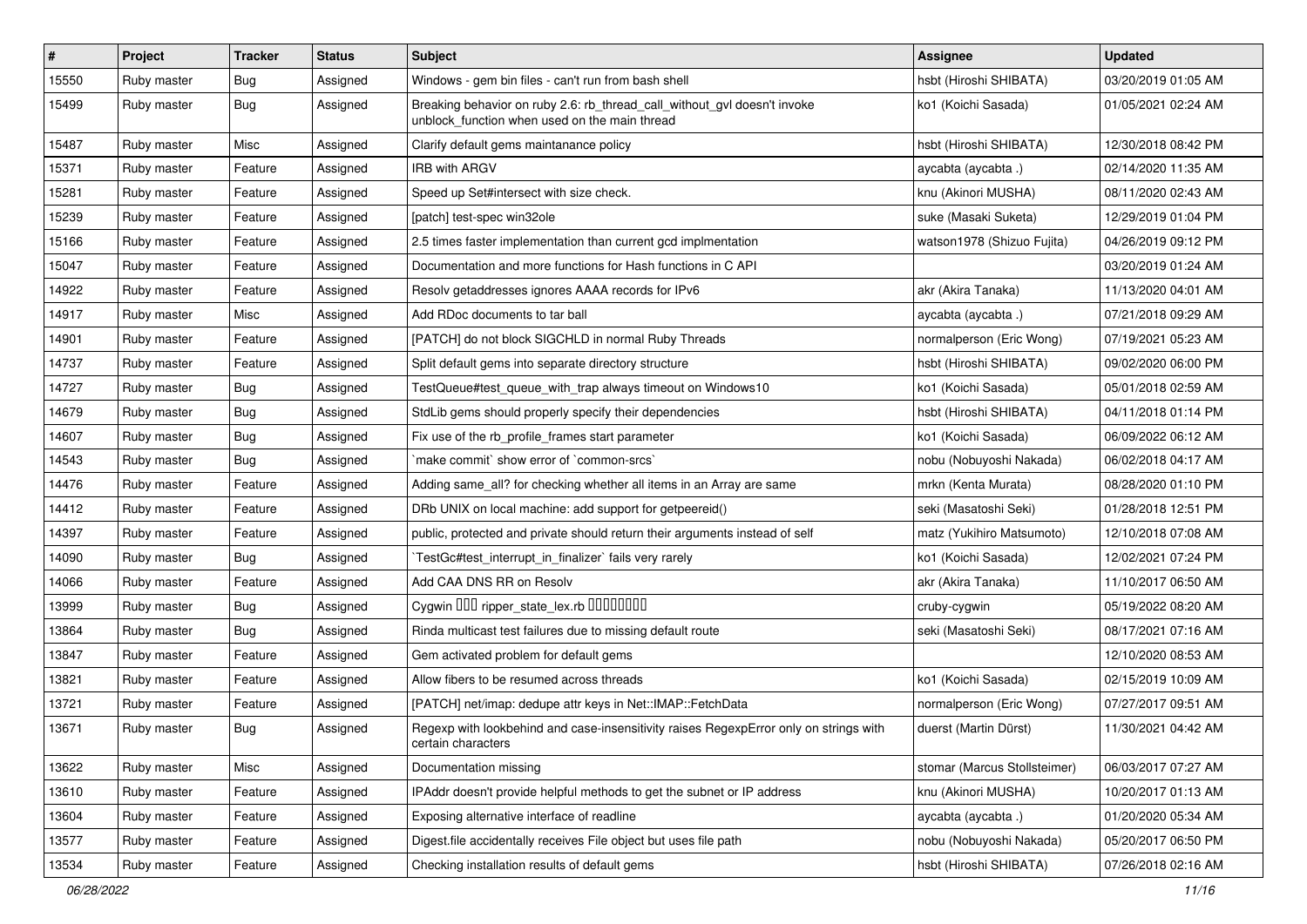| $\vert$ # | Project     | <b>Tracker</b> | <b>Status</b> | <b>Subject</b>                                                                                   | Assignee                            | <b>Updated</b>      |
|-----------|-------------|----------------|---------------|--------------------------------------------------------------------------------------------------|-------------------------------------|---------------------|
| 13516     | Ruby master | Feature        | Assigned      | Improve the text of the circular require warning                                                 | nobu (Nobuyoshi Nakada)             | 08/31/2017 05:49 AM |
| 13513     | Ruby master | Bug            | Assigned      | Resolv::DNS::Message.decode hangs after detecting truncation in UDP messages                     | akr (Akira Tanaka)                  | 03/08/2021 11:35 PM |
| 13508     | Ruby master | Feature        | Assigned      | How remove/refactor code related mathn library.                                                  | hsbt (Hiroshi SHIBATA)              | 12/25/2017 06:15 PM |
| 13388     | Ruby master | Feature        | Assigned      | gc.c: Add GC.get_parameters and .set_parameters                                                  | ko1 (Koichi Sasada)                 | 03/30/2017 10:52 AM |
| 13298     | Ruby master | <b>Bug</b>     | Assigned      | mingw SEGV TestEnumerable#test_callcc                                                            | nobu (Nobuyoshi Nakada)             | 06/04/2021 03:41 AM |
| 13269     | Ruby master | Bug            | Assigned      | test/readline/test_readline.rb and mingw                                                         | nobu (Nobuyoshi Nakada)             | 03/13/2017 08:56 AM |
| 13252     | Ruby master | Feature        | Assigned      | C API for creating strings without copying                                                       | ko1 (Koichi Sasada)                 | 04/17/2017 07:22 AM |
| 13221     | Ruby master | Feature        | Assigned      | [PATCH] gems/bundled_gems: add "curses" RubyGem                                                  | naruse (Yui NARUSE)                 | 09/25/2017 06:32 PM |
| 13129     | Ruby master | Feature        | Assigned      | Refinements cannot refine method_missing and respond_to_missing?                                 | matz (Yukihiro Matsumoto)           | 07/03/2021 10:45 PM |
| 13047     | Ruby master | Feature        | Assigned      | Use String literal instead of `String#+` for multiline pretty-printing of multiline strings      | akr (Akira Tanaka)                  | 02/22/2017 07:09 AM |
| 12911     | Ruby master | Misc           | Assigned      | Translate docs                                                                                   |                                     | 11/24/2021 04:52 AM |
| 12848     | Ruby master | Feature        | Assigned      | Crazy idea: Allow regex definition for methods (Do not take it seriously please)                 |                                     | 10/18/2016 12:17 AM |
| 12813     | Ruby master | Feature        | Assigned      | Calling chunk_while, slice_after, slice_before, slice_when with no block                         | matz (Yukihiro Matsumoto)           | 12/06/2016 12:58 PM |
| 12725     | Ruby master | Bug            | Assigned      | Trying to use ./miniruby before it exists                                                        | nobu (Nobuyoshi Nakada)             | 04/28/2017 01:45 PM |
| 12676     | Ruby master | Feature        | Assigned      | Significant performance increase, and code conciseness, for prime_division method in<br>prime.rb | marcandre (Marc-Andre<br>Lafortune) | 11/18/2016 03:46 PM |
| 12656     | Ruby master | Feature        | Assigned      | Expand short paths with File.expand_path                                                         | cruby-windows                       | 01/31/2018 02:31 PM |
| 12653     | Ruby master | Feature        | Assigned      | Use wide WinAPI for rb_w32_getcwd                                                                | usa (Usaku NAKAMURA)                | 09/12/2016 06:35 AM |
| 12639     | Ruby master | Feature        | Assigned      | Speed up require in RubyGems by 5x                                                               | hsbt (Hiroshi SHIBATA)              | 07/26/2018 02:12 AM |
| 12582     | Ruby master | Bug            | Assigned      | OpenSSL Authenticated Encryption should check for tag length                                     | rhenium (Kazuki Yamaguchi)          | 04/28/2017 01:45 PM |
| 12543     | Ruby master | Feature        | Assigned      | explicit tail call syntax: foo() then return                                                     | matz (Yukihiro Matsumoto)           | 04/18/2021 03:02 PM |
| 12506     | Ruby master | Bug            | Assigned      | On cygwin, Feature #5994 does not work                                                           | cruby-cygwin                        | 05/19/2022 08:20 AM |
| 12497     | Ruby master | Feature        | Assigned      | GMP version of divmod may be slower                                                              | akr (Akira Tanaka)                  | 08/10/2016 03:11 AM |
| 12473     | Ruby master | Bug            | Assigned      | Test failure on fedora with TestTimeExtension#test_huge_precision                                | nobu (Nobuyoshi Nakada)             | 04/28/2017 01:45 PM |
| 12445     | Ruby master | Bug            | Assigned      | Testing TestIO#test_open_fifo_does_not_block_other_threads results in deadlock on<br>cygwin      | cruby-cygwin                        | 05/19/2022 08:20 AM |
| 12444     | Ruby master | Bug            | Assigned      | Segmentation fault when running TestException#test_machine_stackoverflow on cygwin               | cruby-cygwin                        | 05/19/2022 08:20 AM |
| 12442     | Ruby master | Bug            | Assigned      | TestArgf#test_textmode fails on cygwin                                                           | cruby-cygwin                        | 05/19/2022 08:20 AM |
| 12436     | Ruby master | Bug            | Assigned      | newline argument of File.open seems not respected on Windows                                     | nobu (Nobuyoshi Nakada)             | 10/25/2021 09:07 AM |
| 12354     | Ruby master | Feature        | Assigned      | PKey::EC Can't output public key pem when private key exists                                     | rhenium (Kazuki Yamaguchi)          | 07/24/2019 10:57 PM |
| 12281     | Ruby master | Feature        | Assigned      | Allow lexically scoped use of refinements with `using {}` block syntax                           | shugo (Shugo Maeda)                 | 06/13/2016 07:44 AM |
| 12040     | Ruby master | <b>Bug</b>     | Assigned      | [Win32] File.stat fails on a mounted volume                                                      | cruby-windows                       | 02/01/2016 08:13 AM |
| 12020     | Ruby master | Feature        | Assigned      | Documenting Ruby memory model                                                                    | ko1 (Koichi Sasada)                 | 12/23/2021 11:40 PM |
| 11955     | Ruby master | Feature        | Assigned      | Expose Object that Receives logs in Logger                                                       | sonots (Naotoshi Seo)               | 11/09/2017 11:35 AM |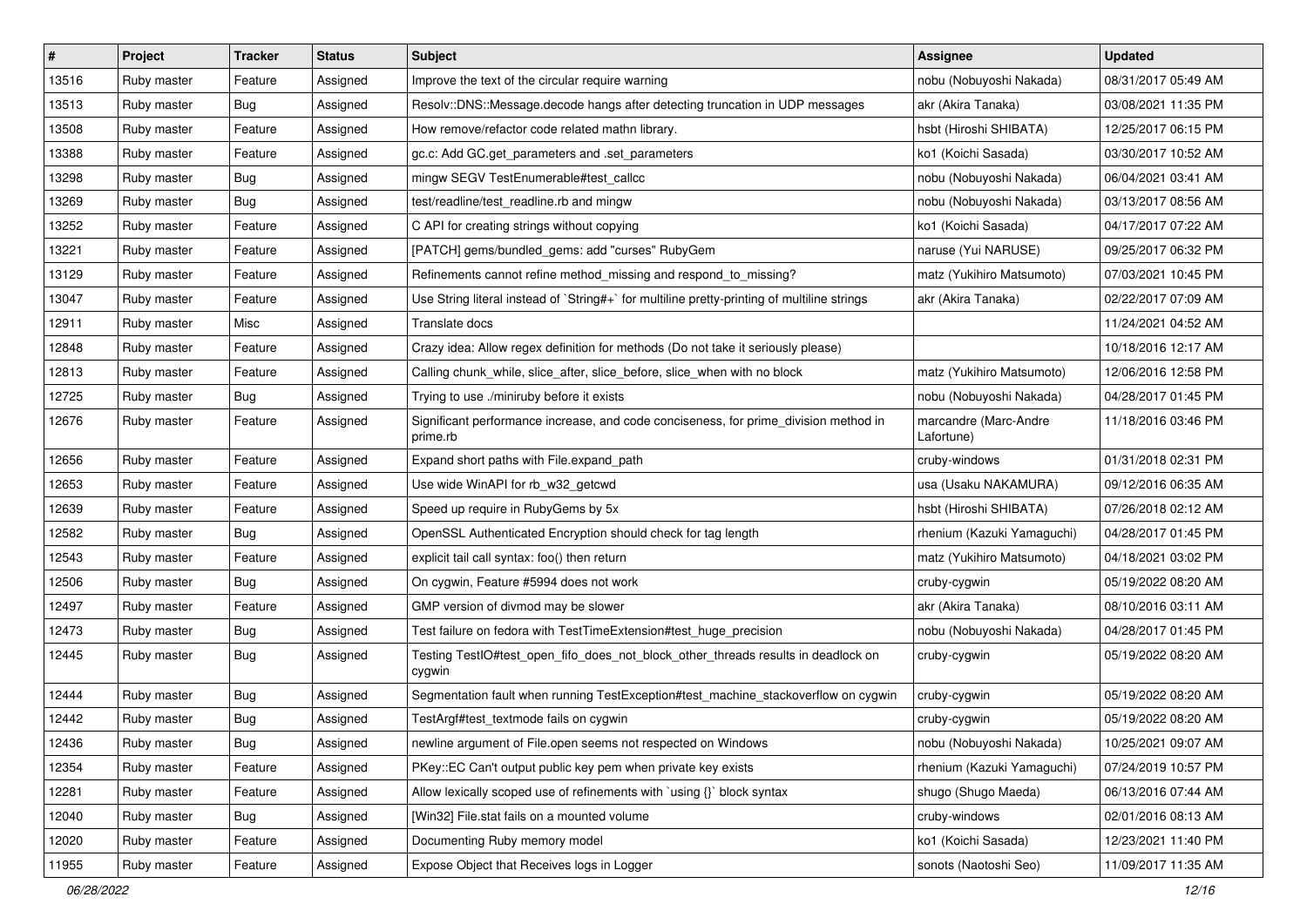| #     | <b>Project</b> | <b>Tracker</b> | <b>Status</b> | <b>Subject</b>                                                                                                          | Assignee                  | <b>Updated</b>      |
|-------|----------------|----------------|---------------|-------------------------------------------------------------------------------------------------------------------------|---------------------------|---------------------|
| 11816 | Ruby master    | Feature        | Assigned      | Partial safe navigation operator                                                                                        | matz (Yukihiro Matsumoto) | 04/14/2020 08:02 AM |
| 11704 | Ruby master    | Bug            | Assigned      | Refinements only get "used" once in loop                                                                                | matz (Yukihiro Matsumoto) | 04/14/2016 02:45 AM |
| 11625 | Ruby master    | Feature        | Assigned      | Unlock GVL for SHA1 calculations                                                                                        |                           | 09/25/2018 11:26 AM |
| 11531 | Ruby master    | Bug            | Assigned      | IPAddr#== implements wrong logic                                                                                        | knu (Akinori MUSHA)       | 12/29/2019 12:50 PM |
| 11527 | Ruby master    | Feature        | Assigned      | IPAddr#mask addr isn't a method                                                                                         | knu (Akinori MUSHA)       | 11/07/2018 04:12 PM |
| 11526 | Ruby master    | Bug            | Assigned      | Streaming HTTP requests are not idempotent and should not be retried                                                    | naruse (Yui NARUSE)       | 07/01/2019 09:16 PM |
| 11322 | Ruby master    | Feature        | Assigned      | OpenUri: RuntimeError: HTTP redirection loop                                                                            | akr (Akira Tanaka)        | 11/13/2020 03:52 AM |
| 11269 | Ruby master    | Bug            | Assigned      | ruby_init_setproctitle() should be called before require_libraries()                                                    | kosaki (Motohiro KOSAKI)  | 06/17/2015 03:01 AM |
| 11028 | Ruby master    | Feature        | Assigned      | standalone running single file ( zipped archives of ruby code) running **without<br>installation** using "gem install " | matz (Yukihiro Matsumoto) | 04/04/2015 01:44 AM |
| 10919 | Ruby master    | <b>Bug</b>     | Assigned      | [gem install] installs multipe platforms                                                                                | hsbt (Hiroshi SHIBATA)    | 07/30/2019 07:44 AM |
| 10791 | Ruby master    | Misc           | Assigned      | [PATCH 1/1] Remove unnecessary passing value from doc for Observable                                                    |                           | 08/10/2018 10:51 AM |
| 10782 | Ruby master    | Feature        | Assigned      | Patch: Add constants for BigDecimal for ZERO, ONE, TEN                                                                  | mrkn (Kenta Murata)       | 05/21/2015 08:13 AM |
| 10637 | Ruby master    | Feature        | Assigned      | Puppet orchestration on vagrant fails with Error: Non-HTTP proxy URI                                                    | akr (Akira Tanaka)        | 09/23/2020 10:23 PM |
| 10560 | Ruby master    | Misc           | Assigned      | confusion between $x=x+y$ , $x+=y$ , x.concat(y) and y.each{ z  $x<}$                                                   | zzak (Zachary Scott)      | 01/05/2018 09:02 PM |
| 10481 | Ruby master    | Feature        | Assigned      | Add "if" and "unless" clauses to rescue statements                                                                      | matz (Yukihiro Matsumoto) | 01/18/2015 02:46 PM |
| 10459 | Ruby master    | Feature        | Assigned      | [PATCH] rfc3339 method for Time                                                                                         | akr (Akira Tanaka)        | 05/21/2015 08:14 AM |
| 10129 | Ruby master    | Feature        | Assigned      | More descriptive error message for failed net/http requests                                                             | akr (Akira Tanaka)        | 01/05/2018 09:01 PM |
| 10038 | Ruby master    | Feature        | Assigned      | Extend ObjectSpace.dump to expose buffer addresses for String and Array                                                 | tmm1 (Aman Karmani)       | 01/05/2018 09:01 PM |
| 9955  | Ruby master    | Bug            | Assigned      | issue building dll on mingw, library not found                                                                          | nobu (Nobuyoshi Nakada)   | 01/05/2018 09:00 PM |
| 9944  | Ruby master    | Bug            | Assigned      | in ruby for windows in "system" a redirection to append a file works incorrectly                                        | cruby-windows             | 01/05/2018 09:00 PM |
| 9830  | Ruby master    | Feature        | Assigned      | Support for GOST private/public keys                                                                                    |                           | 09/13/2015 03:10 AM |
| 9816  | Ruby master    | Feature        | Assigned      | 00000000000000000000                                                                                                    | matz (Yukihiro Matsumoto) | 10/28/2014 08:29 AM |
| 9768  | Ruby master    | Feature        | Assigned      | Method that is visible only within a certain module/class                                                               | matz (Yukihiro Matsumoto) | 04/25/2014 06:43 AM |
| 9755  | Ruby master    | Feature        | Assigned      | Thread::Backtrace::Location#defined_class                                                                               | ko1 (Koichi Sasada)       | 04/18/2014 09:22 AM |
| 9366  | Ruby master    | <b>Bug</b>     | Assigned      | "make -j32 check TESTS=-j32" occasionally fails on rubygems/specification                                               | hsbt (Hiroshi SHIBATA)    | 07/26/2018 02:13 AM |
| 9235  | Ruby master    | Feature        | Assigned      | Documentation for commercial support                                                                                    | zzak (Zachary Scott)      | 08/10/2019 02:55 PM |
| 9189  | Ruby master    | Bug            | Assigned      | Build failure on Windows in case of nonascii TEMP environment.                                                          |                           | 01/05/2018 09:00 PM |
| 9136  | Ruby master    | Misc           | Assigned      | Deprecated Enumerator.new(object, method) bad for BasicObject                                                           | zzak (Zachary Scott)      | 11/23/2013 03:58 AM |
| 9115  | Ruby master    | <b>Bug</b>     | Assigned      | Logger traps all exceptions; breaks Timeout                                                                             | sonots (Naotoshi Seo)     | 08/20/2019 12:47 PM |
| 9023  | Ruby master    | Feature        | Assigned      | Array#tail                                                                                                              | matz (Yukihiro Matsumoto) | 12/23/2021 11:40 PM |
| 9020  | Ruby master    | Feature        | Assigned      | Net::HTTPResponse predicate/query methods                                                                               | naruse (Yui NARUSE)       | 12/25/2017 06:15 PM |
| 9010  | Ruby master    | Bug            | Assigned      | ./configure --prefix= cannot handle directories with spaces                                                             | nobu (Nobuyoshi Nakada)   | 04/26/2021 10:38 PM |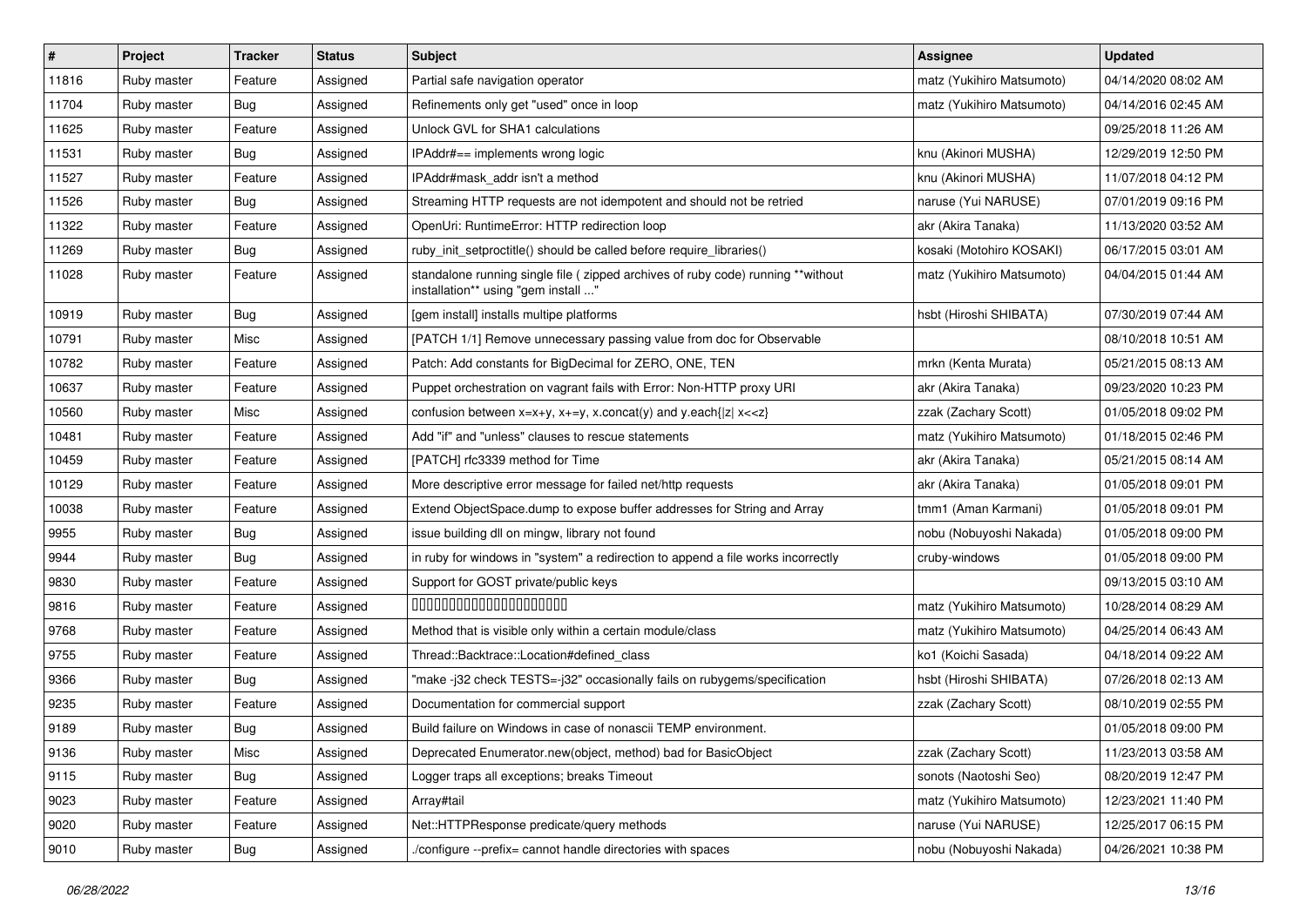| $\vert$ # | Project     | <b>Tracker</b> | <b>Status</b> | Subject                                                                                 | Assignee                              | <b>Updated</b>      |
|-----------|-------------|----------------|---------------|-----------------------------------------------------------------------------------------|---------------------------------------|---------------------|
| 8960      | Ruby master | Feature        | Assigned      | Add Exception#backtrace_locations                                                       | ko1 (Koichi Sasada)                   | 11/25/2016 02:15 PM |
| 8959      | Ruby master | Feature        | Assigned      | Allow top level prepend                                                                 | nobu (Nobuyoshi Nakada)               | 10/16/2013 03:22 AM |
| 8948      | Ruby master | Feature        | Assigned      | Frozen regex                                                                            | matz (Yukihiro Matsumoto)             | 12/20/2020 07:15 PM |
| 8850      | Ruby master | Feature        | Assigned      | Convert Rational to decimal string                                                      | matz (Yukihiro Matsumoto)             | 12/25/2017 06:15 PM |
| 8839      | Ruby master | Feature        | Assigned      | Class and module should return the class or module that was opened                      | matz (Yukihiro Matsumoto)             | 12/28/2015 08:36 AM |
| 8782      | Ruby master | Bug            | Assigned      | Don't set rl_getc_function on editline                                                  | kouji (Kouji Takao)                   | 01/05/2018 09:00 PM |
| 8678      | Ruby master | Feature        | Assigned      | Allow invalid string to work with regexp                                                | matz (Yukihiro Matsumoto)             | 01/05/2018 09:00 PM |
| 8576      | Ruby master | Feature        | Assigned      | Add optimized method type for constant value methods                                    | ko1 (Koichi Sasada)                   | 12/25/2017 06:15 PM |
| 8536      | Ruby master | Feature        | Assigned      | Implement is_numeric? family of methods                                                 | matz (Yukihiro Matsumoto)             | 12/25/2017 06:15 PM |
| 8460      | Ruby master | Feature        | Assigned      | PATCH: optparse: add keep_unknown option                                                | nobu (Nobuyoshi Nakada)               | 05/27/2021 10:07 PM |
| 8445      | Ruby master | Bug            | Assigned      | IO.open and IO#set_enconding does not support :fallback option                          | akr (Akira Tanaka)                    | 06/14/2022 06:02 AM |
| 8299      | Ruby master | Bug            | Assigned      | Minor error in float parsing                                                            | nobu (Nobuyoshi Nakada)               | 12/30/2019 03:00 AM |
| 8295      | Ruby master | Feature        | Assigned      | Float I Rational IIIIIIIIIIIIIIIIIII BigDecimal IIIIIIIIII                              | mrkn (Kenta Murata)                   | 12/25/2017 06:15 PM |
| 8271      | Ruby master | Feature        | Assigned      | Proposal for moving to a more visible, formal process for feature requests              | matz (Yukihiro Matsumoto)             | 12/23/2021 11:40 PM |
| 8263      | Ruby master | Feature        | Assigned      | Support discovering yield state of individual Fibers                                    | ko1 (Koichi Sasada)                   | 12/23/2021 11:40 PM |
| 8164      | Ruby master | Feature        | Assigned      | Public/Private                                                                          | matz (Yukihiro Matsumoto)             | 12/10/2020 08:50 AM |
| 8126      | Ruby master | Feature        | Assigned      | OpenSSL::SSL::SSLSocket does not define #recv and #send messages                        | rhenium (Kazuki Yamaguchi)            | 08/08/2019 11:05 PM |
| 8083      | Ruby master | Feature        | Assigned      | Exit status is limited to one-byte values which is invalid for Windows                  | cruby-windows                         | 03/14/2013 08:26 PM |
| 8047      | Ruby master | Feature        | Assigned      | IPAddr makes host address with netmask                                                  | knu (Akinori MUSHA)                   | 01/05/2018 09:00 PM |
| 8042      | Ruby master | Feature        | Assigned      | Add Addrinfo#socket to create a socket that is not connected or bound                   | matz (Yukihiro Matsumoto)             | 12/25/2017 06:15 PM |
| 8016      | Ruby master | Feature        | Assigned      | Alias __FILE__ and __LINE__ as methods                                                  | matz (Yukihiro Matsumoto)             | 12/25/2017 06:15 PM |
| 7976      | Ruby master | <b>Bug</b>     | Assigned      | TracePoint call is at call point, not call site                                         | ko1 (Koichi Sasada)                   | 01/05/2018 09:00 PM |
| 7968      | Ruby master | Bug            | Assigned      | Poor UDPSocket#send performance in ruby 2.0.0 on windows                                | cruby-windows                         | 10/23/2017 12:23 AM |
| 7964      | Ruby master | Bug            | Assigned      | Writing an ASCII-8BIT String to a StringIO created from a UTF-8 String                  | nobu (Nobuyoshi Nakada)               | 01/05/2018 09:00 PM |
| 7859      | Ruby master | Bug            | Assigned      | Readline: Incorrect arrow key behavior in vi_editing_mode insert mode with Readline 6.2 | kouji (Kouji Takao)                   | 12/25/2017 06:15 PM |
| 7739      | Ruby master | Feature        | Assigned      | Define Hash#  as Hash#reverse_merge in Rails                                            | matz (Yukihiro Matsumoto)             | 12/25/2017 06:15 PM |
| 7644      | Ruby master | Feature        | Assigned      | In refinements, change "using" keyword to a less generic word.                          | matz (Yukihiro Matsumoto)             | 12/10/2020 08:49 AM |
| 7580      | Ruby master | Feature        | Assigned      | Range translation                                                                       | matz (Yukihiro Matsumoto)             | 06/11/2018 09:51 AM |
| 7532      | Ruby master | Feature        | Assigned      | Hardcoded compiler location                                                             | nobu (Nobuyoshi Nakada)               | 12/25/2017 06:15 PM |
| 7518      | Ruby master | Feature        | Assigned      | Fiddle::Pointer#to_str and Fiddle::Pointer#to_int should be removed                     | tenderlovemaking (Aaron<br>Patterson) | 08/15/2013 04:56 AM |
| 7503      | Ruby master | Feature        | Assigned      | make timeout.rb async-interrupt safe by default                                         | matz (Yukihiro Matsumoto)             | 12/25/2017 06:15 PM |
| 7488      | Ruby master | Feature        | Assigned      | Receiving object_id in object creation probes                                           | tenderlovemaking (Aaron<br>Patterson) | 12/25/2017 06:15 PM |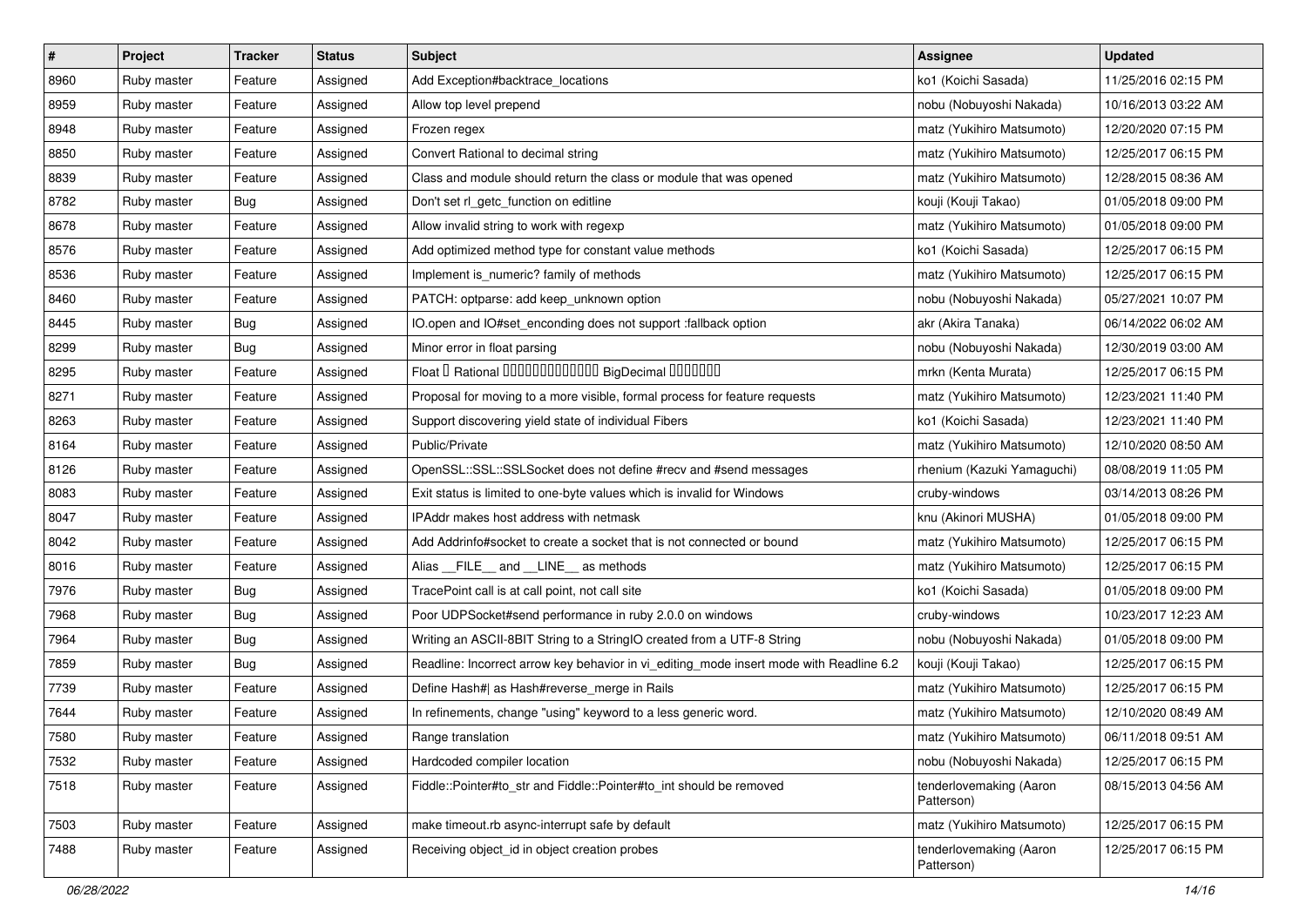| $\sharp$ | Project     | <b>Tracker</b> | <b>Status</b> | <b>Subject</b>                                                                                                       | <b>Assignee</b>                   | <b>Updated</b>      |
|----------|-------------|----------------|---------------|----------------------------------------------------------------------------------------------------------------------|-----------------------------------|---------------------|
| 7436     | Ruby master | Feature        | Assigned      | Allow for a "granularity" flag for backtrace_locations                                                               | matz (Yukihiro Matsumoto)         | 12/25/2017 06:15 PM |
| 7412     | Ruby master | Feature        | Assigned      | Pathname#relative_path_from does not support mixed directory separators on windows                                   | akr (Akira Tanaka)                | 01/05/2018 09:00 PM |
| 7394     | Ruby master | Feature        | Assigned      | Enumerable#find ifnone parameter could be non-callable                                                               | nobu (Nobuyoshi Nakada)           | 02/10/2021 09:32 AM |
| 7362     | Ruby master | Feature        | Assigned      | Adding Pathname#start_with?                                                                                          | akr (Akira Tanaka)                | 12/25/2017 06:15 PM |
| 7349     | Ruby master | Feature        | Assigned      | Struct#inspect needs more meaningful output                                                                          | matz (Yukihiro Matsumoto)         | 12/25/2017 06:15 PM |
| 7321     | Ruby master | Feature        | Assigned      | Newton.#nsolve 00 2 0000000000                                                                                       | mrkn (Kenta Murata)               | 12/25/2017 06:15 PM |
| 7314     | Ruby master | Feature        | Assigned      | Convert Proc to Lambda doesn't work in MRI                                                                           | matz (Yukihiro Matsumoto)         | 05/21/2016 09:15 AM |
| 7148     | Ruby master | Feature        | Assigned      | Improved Tempfile w/o DelegateClass                                                                                  | Glass_saga (Masaki<br>Matsushita) | 03/27/2019 09:51 AM |
| 7132     | Ruby master | Feature        | Assigned      | Alternation between named / ordered method arguments and aliases for method<br>arguments.                            | matz (Yukihiro Matsumoto)         | 12/25/2017 06:15 PM |
| 7121     | Ruby master | Feature        | Assigned      | Extending the use of `require'                                                                                       | matz (Yukihiro Matsumoto)         | 12/25/2017 06:15 PM |
| 7087     | Ruby master | Feature        | Assigned      | ::ConditionVariable#wait does not work with Monitor because Monitor#sleep does not exist   matz (Yukihiro Matsumoto) |                                   | 12/25/2017 06:15 PM |
| 7086     | Ruby master | Feature        | Assigned      | Condition Variable#wait has meaningless return value                                                                 | kosaki (Motohiro KOSAKI)          | 12/25/2017 06:15 PM |
| 6973     | Ruby master | Feature        | Assigned      | Add an #integral? method to Numeric to test for whole-number values                                                  | mrkn (Kenta Murata)               | 12/25/2017 06:15 PM |
| 6857     | Ruby master | Feature        | Assigned      | bigdecimal/math BigMath.E/BigMath.exp R. P. Feynman inspired optimization                                            | mrkn (Kenta Murata)               | 12/25/2017 06:15 PM |
| 6842     | Ruby master | Feature        | Assigned      | Add Optional Arguments to String#strip                                                                               | matz (Yukihiro Matsumoto)         | 08/24/2016 05:50 AM |
| 6841     | Ruby master | Feature        | Assigned      | Shorthand for Assigning Return Value of Method to Self                                                               | matz (Yukihiro Matsumoto)         | 12/10/2020 08:53 AM |
| 6811     | Ruby master | Feature        | Assigned      | File, Dir and FileUtils should have bang-versions of singleton methods that fails silently                           | matz (Yukihiro Matsumoto)         | 12/25/2017 06:15 PM |
| 6810     | Ruby master | Feature        | Assigned      | module A::B; end` is not equivalent to `module A; module B; end; end` with respect to<br>constant lookup (scope)     | matz (Yukihiro Matsumoto)         | 12/10/2020 09:22 AM |
| 6802     | Ruby master | Feature        | Assigned      | String#scan should have equivalent yielding MatchData                                                                | matz (Yukihiro Matsumoto)         | 12/25/2017 06:15 PM |
| 6769     | Ruby master | Feature        | Assigned      | rbinstall.rb: install both src and batch files separetely                                                            | nobu (Nobuyoshi Nakada)           | 10/30/2015 12:38 PM |
| 6695     | Ruby master | Feature        | Assigned      | Configuration for Thread/Fiber creation                                                                              | ko1 (Koichi Sasada)               | 12/25/2017 06:15 PM |
| 6694     | Ruby master | Feature        | Assigned      | Thread.new without block.                                                                                            | ko1 (Koichi Sasada)               | 12/25/2017 06:15 PM |
| 6682     | Ruby master | Feature        | Assigned      | Add a method to return an instance attached by a singleton class                                                     | shyouhei (Shyouhei Urabe)         | 12/25/2017 06:15 PM |
| 6671     | Ruby master | Feature        | Assigned      | File.split_all and File.split_root                                                                                   | matz (Yukihiro Matsumoto)         | 12/25/2017 06:15 PM |
| 6648     | Ruby master | Feature        | Assigned      | Provide a standard API for retrieving all command-line flags passed to Ruby                                          | matz (Yukihiro Matsumoto)         | 12/25/2017 06:15 PM |
| 6613     | Ruby master | Feature        | Assigned      | VT_RECORD, IRecordInfo Support in WIN32OLE                                                                           | suke (Masaki Suketa)              | 12/25/2017 06:15 PM |
| 6611     | Ruby master | Feature        | Assigned      | Comments requested on implementation of set_parse_func                                                               | matz (Yukihiro Matsumoto)         | 12/25/2017 06:15 PM |
| 6596     | Ruby master | Feature        | Assigned      | New method `Array#indexes`                                                                                           | matz (Yukihiro Matsumoto)         | 07/29/2020 01:41 AM |
| 6594     | Ruby master | Feature        | Assigned      | Integrated Functor                                                                                                   | matz (Yukihiro Matsumoto)         | 12/10/2020 08:53 AM |
| 6590     | Ruby master | Feature        | Assigned      | Dealing with bigdecimal, etc gems in JRuby                                                                           | hsbt (Hiroshi SHIBATA)            | 05/15/2019 08:33 PM |
| 6452     | Ruby master | Feature        | Assigned      | Allow extend to override class methods                                                                               | matz (Yukihiro Matsumoto)         | 12/10/2020 08:53 AM |